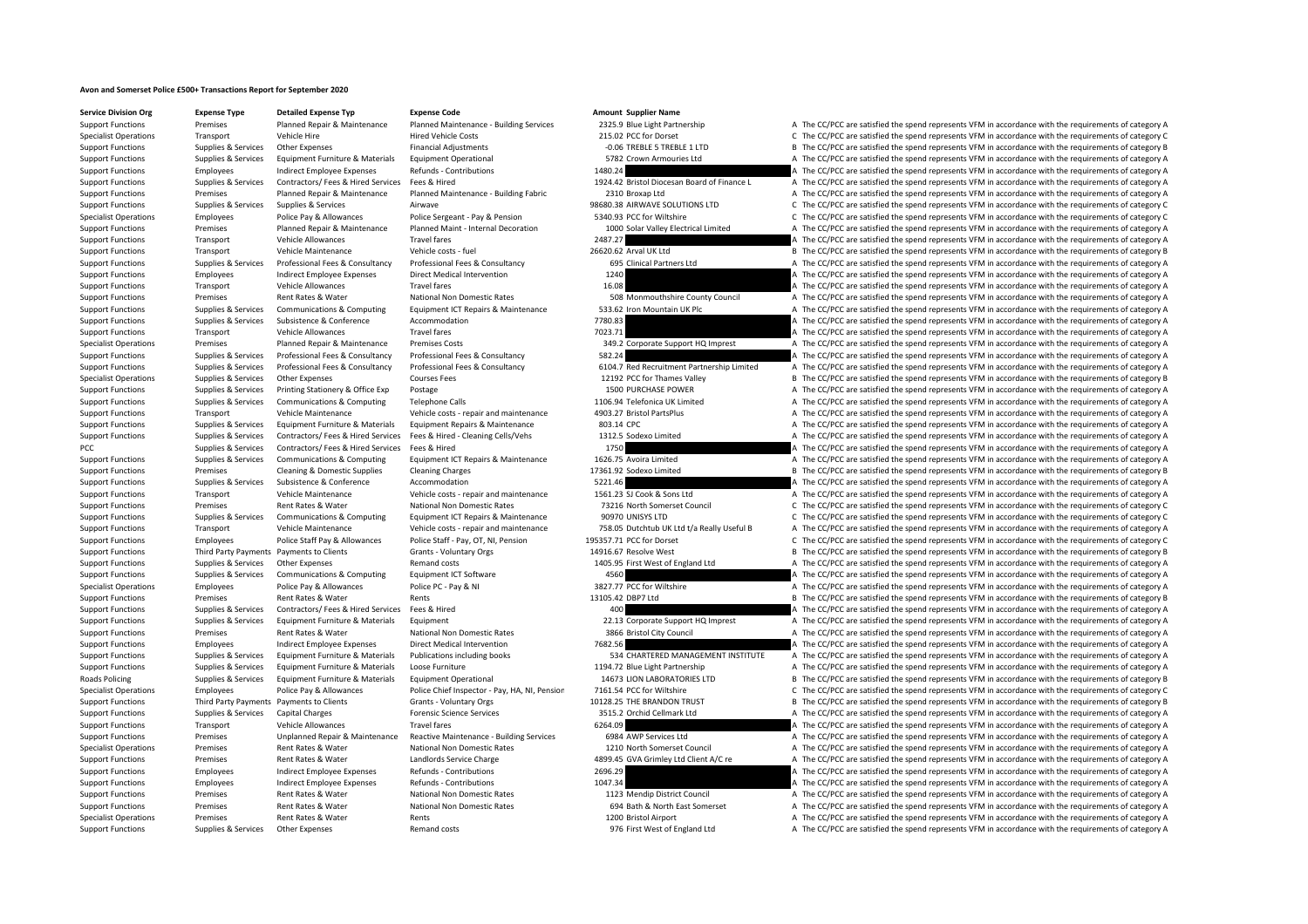Support Functions Third Party Payments Payments to Clients Grants - Voluntary Orgs 38021.81 Next Link B The CC/PCC are satisfied the spend represents VFM in accordance with the requirements of category B Support Functions Transport Vehicle Maintenance Vehicle costs - repair and maintenance 619.34 Woodway Engineering Ltd A The CC/PCC are satisfied the spend represents VFM in accordance with the requirements of category A Support Functions Premises Rent Rates & Water National Non Domestic Rates 1534 South Gloucestershire A The CC/PCC are satisfied the spend represents VFM in accordance with the requirements of category A Support Functions Supplies & Services Cher Expenses Legal Costs & Services 856.5 A The CC/PCC are satisfied the spend represents VFM in accordance with the requirements of category A Support Functions Transport Vehicle Maintenance Vehicle costs ‐ repair and maintenance 1710.63 MJ Fews Ltd A The CC/PCC are satisfied the spend represents VFM in accordance with the requirements of category A Support Functions Capital Charges Capital Charges ICT Equipment Purchase 670.35 Bechtle Direct Ltd A The CC/PCC are satisfied the spend represents VFM in accordance with the requirements of category A Support Functions Capital Charges Capital Charges Vehicle Conversions 8901.02 Halls Electrical Ltd A The CC/PCC are satisfied the spend represents VFM in accordance with the requirements of category A Support Functions Supplies & Services Communications & Computing Faultoment ICT 2650 Telefonica UK Limited A The CC/PCC are satisfied the spend represents VFM in accordance with the requirements of category A Support Functions Supplies & Services Communications & Computing Equipment ICT Hardware Purch 2256.78 Data-Path Office Network Services 1 A The CC/PCC are satisfied the spend represents VFM in accordance with the requireme PCC Third Party Payments Payments to Clients Grants - Voluntary Orgs 4425 SOMERSET COUNTY COUNCIL A The CC/PCC are satisfied the spend represents VFM in accordance with the requirements of category A Support Functions Premises Functions Electricity Electricity Electricity 13366.24 EDF ENERGY 1 LIMITED B The CC/PCC are satisfied the spend represents VFM in accordance with the requirements of category B Support Functions Capital Charges Capital Charges Other Plant & Equipment 33720 Evolve Dynamics Ltd B The CC/PCC are satisfied the spend represents VFM in accordance with the requirements of category B Support Functions Supplies & Services Professional Fees & Consultancy Professional Fees & Consultancy Professional Fees & Consultancy Consultancy Sackgrams Technology Consultants Ltd A The CC/PCC are satisfied the spend re Support Functions Transport Vehicle Maintenance Vehicle costs - repair and maintenance 510.29 BMW (UK) Ltd A The CC/PCC are satisfied the spend represents VFM in accordance with the requirements of category A Support Functions Premises Rent Rates & Water National Non Domestic Rates 2096 Mendip District Council A The CC/PCC are satisfied the spend represents VFM in accordance with the requirements of category A Support Functions Supplies & Services Equipment Furniture & Materials Equipment Operational 2580 Systems Technology Consultants Ltd A The CC/PCC are satisfied the spend represents VFM in accordance with the requirements of Support Functions Supplies & Services Supplies & Services Court Application Fees 5424 A The CC/PCC are satisfied the spend represents VFM in accordance with the requirements of category A Support Functions Supplies & Services Other Expenses Legal Costs & Services –7155.77 A The CC/PCC are satisfied the spend represents VFM in accordance with the requirements of category A Support Functions Supplies & Services Other Expenses Legal Costs & Services –1772 **A The CC/PCC are satisfied the spend represents VFM in accordance with the requirements of category A** Support Functions Supplies & Services Printing Stationery & Office Exp Postage 787 787 A The CC/PCC are satisfied the spend represents VFM in accordance with the requirements of category A Support Functions Supplies & Services Equipment Furniture & Materials Loose Furniture 1029 BOF Group Ltd A The CC/PCC are satisfied the spend represents VFM in accordance with the requirements of category A Support Functions Premises Rent Rates & Water National Non Domestic Rates 1160 North Somerset Council A The CC/PCC are satisfied the spend represents VFM in accordance with the requirements of category A Support Functions Transport Vehicle Maintenance Vehicle costs – fuel 26488.22 Arval UK Ltd B The CC/PCC are satisfied the spend represents VFM in accordance with the requirements of category B Support Functions Supplies & Services Contractors/ Fees & Hired Services Fees & Hired 27013.67 PCC for Devon & Cornwall B The CC/PCC are satisfied the spend represents VFM in accordance with the requirements of category B Support Functions Transport Vehicle Maintenance Vehicle costs - repair and maintenance S05.08 Dutchtub UK Ltd t/a Really Useful B A The CC/PCC are satisfied the spend represents VFM in accordance with the requirements of c Support Functions Transport Vehicle Maintenance Vehicle costs ‐ repair and maintenance 876.37 DRIVE VAUXHALL A The CC/PCC are satisfied the spend represents VFM in accordance with the requirements of category A Support Functions Supplies & Services Subsistence & Conference Conference Conference & Meeting Expenses 520 WIVELISCOMBE AREA PARTNERSHIP A The CC/PCC are satisfied the spend represents VFM in accordance with the requireme Support Functions Premises Energy Costs Electricity Electricity Electricity 1762.05 EDF ENERGY 1 LIMITED A The CC/PCC are satisfied the spend represents VFM in accordance with the requirements of category A Supplies & Services Equipment Furniture & Materials Equipment Operational 2436 Axon Public Safety UK Limited A The CC/PCC are satisfied the spend represents VFM in accordance with the requirements of category A Support Functions Supplies & Services Grants & Subscriptions Subscriptions Subscriptions Subscriptions Subscriptions Subscriptions Subscriptions Subscriptions Subscriptions Subscriptions Subscriptions Subscriptions Subscri Support Functions Premises Planned Repair & Maintenance Planned Maint - Internal Decoration 1154 DRA Maintenance Ltd A The CC/PCC are satisfied the spend represents VFM in accordance with the requirements of category A Support Functions Premises Energy Costs Electricity Electricity 2941.46 EDF ENERGY 1 LIMITED A The CC/PCC are satisfied the spend represents VFM in accordance with the requirements of category A Support Functions Supplies & Services Subsistence & Conference Subsistence Subsistence Subsistence Subsistence Subsistence C The CC/PCC are satisfied the spend represents VFM in accordance with the requirements of category Support Functions Premises Premises Premises Seneral Waste Costs 607.6 Perrys Recycling Ltd A The CC/PCC are satisfied the spend represents VFM in accordance with the requirements of category A Support Functions Capital Financing External Interest Debt Charges - Interest 2857.89 Public Works Loan Board A The CC/PCC are satisfied the spend represents VFM in accordance with the requirements of category A Support Functions Capital Charges Capital Charges Vehicles Purchase 20754.95 Carco Group Ltd B The CC/PCC are satisfied the spend represents VFM in accordance with the requirements of category B Support Functions Supplies & Services Other Expenses Legal Costs & Services 1750 1750 A The CC/PCC are satisfied the spend represents VFM in accordance with the requirements of category A Support Functions Capital Charges Capital Charges Capital Charges Construction & Conversion Fees 1325 Atkins Ltd A The CC/PCC are satisfied the spend represents VFM in accordance with the requirements of category A Support Support Functions Supplies & Services Equipment Furniture & Materials Equipment extends Equipment 998 SELECTAMARK SECURITY SYSTEMS PLC A The CC/PCC are satisfied the spend represents VFM in accordance with the requirements Support Functions Premises Unplanned Repair & Maintenance Responsive Maint ‐ Floor or Stairs 767.67 DRA Maintenance Ltd A The CC/PCC are satisfied the spend represents VFM in accordance with the requirements of category A Support Functions Supplies & Services Communications & Computing Equipment ICT Software 574.38 Experian Ltd A The CC/PCC are satisfied the spend represents VFM in accordance with the requirements of category A Support Functions Supplies & Services Clothing Uniforms & Laundry Clothing & Uniforms - Issues 1278.11 OTHREE LIMITED A The CC/PCC are satisfied the spend represents VFM in accordance with the requirements of category A Support Functions Premises Planned Repair & Maintenance Planned Maintenance - Building Services 12215.78 Integral UK Ltd B The CC/PCC are satisfied the spend represents VFM in accordance with the requirements of category B Support Functions Supplies & Services Communications & Computing Equipment ICT 2079.92 2079.92 A The CC/PCC are satisfied the spend represents VFM in accordance with the requirements of category A Support Functions Third Party Payments Payments to Clients Grants - Voluntary Orgs 38021.81 Next Link B The CC/PCC are satisfied the spend represents VFM in accordance with the requirements of category B Support Functions Transport Vehicle Maintenance Vehicle costs - repair and maintenance 1212.05 TrustFord A The CC/PCC are satisfied the spend represents VFM in accordance with the requirements of category A Support Functions Supplies & Services Professional Fees & Consultancy Professional Fees & Consultancy Professional Fees & Consultancy Professional Fees & Consultancy 660 PHOENIX SCALES LTD A The CC/PCC are satisfied the sp Support Functions Support Support Support Professional Fees & Consultancy Professional Fees & Consultancy Professional Fees & Consultancy Professional Fees & Consultancy Professional Fees & Consultancy 2000 Forensic Health Support Functions Supplies & Services Capital Charges Forensic Science Services 2310.99 Key Forensic Services Ltd A The CC/PCC are satisfied the spend represents VFM in accordance with the requirements of category A Support Functions Premises Premises Premises Support General Waste Costs Support and the COVEC are satisfied the spend represents VFM in accordance with the requirements of category A Specialist Operations Supplies & Services Subsistence & Conference Hospitality Hospitality 74 Corporate Support HQ Imprest A The CC/PCC are satisfied the spend represents VFM in accordance with the requirements of category Support Functions Employees Police Staff Pay & Allowances Police Staff - Pay, HA, OT, NI, Pension 14921.65 PCC for Wiltshire C The CC/PCC are satisfied the spend represents VFM in accordance with the requirements of catego Support Functions Premises Rent Rates & Water Rents Rents and the Rents 3057.5 BATH & NORTH EAST SOMERSET COUNCIL A The CC/PCC are satisfied the spend represents VFM in accordance with the requirements of category A Specialist Operations Transport Vehicle Allowances Travel fares Travel fares 1158.38 PCC for Dorset C The CC/PCC are satisfied the spend represents VFM in accordance with the requirements of category C Support Functions Supplies & Services Other Expenses Courses Fees Courses Fees 2874.04 College of Policing Ltd A The CC/PCC are satisfied the spend represents VFM in accordance with the requirements of category A Support Functions Third Party Payments Payments to Clients Grants - Voluntary Orgs 14916.67 Resolve West B The CC/PCC are satisfied the spend represents VFM in accordance with the requirements of category B Specialist Operations Employees Police Staff Overtime Police Staff - Overtime Police Staff - Overtime Police Staff - Overtime Police Staff - Overtime 149.3 PCC for Devon & Cornwall A The CC/PCC are satisfied the spend repr Roads Policing Capital Charges Capital Charges Other Plant & Equipment 11040 Cleartone Telecoms Ltd B The CC/PCC are satisfied the spend represents VFM in accordance with the requirements of category B Support Functions Transport Vehicle Maintenance Vehicle costs ‐ tyres and tubes 939.96 GOODYEAR TYRES UK LTD A The CC/PCC are satisfied the spend represents VFM in accordance with the requirements of category A Support Functions Premises Cleaning & Domestic Supplies Cleaning Charges 46437.51 Sodexo Limited B The CC/PCC are satisfied the spend represents VFM in accordance with the requirements of category B Support Functions Transport Vehicle Hire Hire Hired Vehicle Costs 1162.5 COUNTY CARS A The CC/PCC are satisfied the spend represents VFM in accordance with the requirements of category A Support Functions Premises Rent Rates & Water Rents Rents Rents Rents 8750 Private Pension DTB (Clifton) A The CC/PCC are satisfied the spend represents VFM in accordance with the requirements of category A Support Functions Supplies & Services Capital Charges **Forensic Science Services** Forensic Science Services **Forensic Science Services 1976.8 Orchid Cellmark Ltd** A The CC/PCC are satisfied the spend represents VFM in ac Support Functions Transport Vehicle Maintenance Vehicle costs - repair and maintenance 522.99 BMW (UK) Ltd A The CC/PCC are satisfied the spend represents VFM in accordance with the requirements of category A Specialist Operations Employees Police Pay & Allowances Police Inspector - Pay, NI, Pension 6628.66 PCC for Wiltshire A The CC/PCC are satisfied the spend represents VFM in accordance with the requirements of category A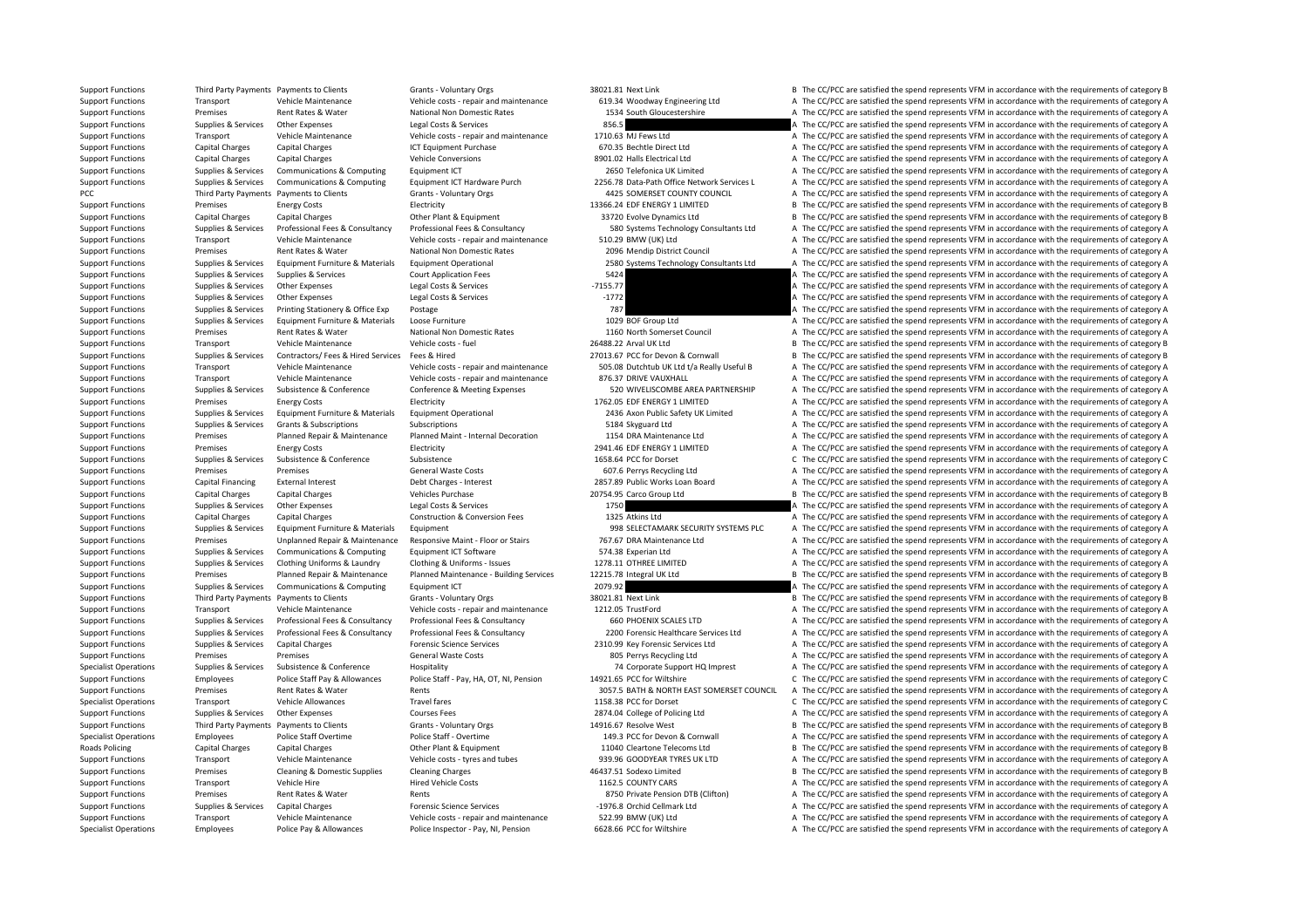Support Functions Transport Vehicle Maintenance Vehicle costs ‐ repair and maintenance 530.34 SJ Cook & Sons Ltd A The CC/PCC are satisfied the spend represents VFM in accordance with the requirements of category A Support Functions Supplies & Services Professional Fees & Consultancy Professional Fees & Consultancy Professional Fees & Consultancy Professional Fees & Consultancy 869 Hartnell Taylor Cook LLP A The CC/PCC are satisfied Support Functions Third Party Payments Payments to Clients Grants - Voluntary Orgs 16954.5 Growing Futures UK B The CC/PCC are satisfied the spend represents VFM in accordance with the requirements of category B Supplies & Services Contractors/ Fees & Hired Services For Services (Paper & Hired Services From Services From Services From Services From Service Contractors/ Fees & Hired Services From Service Contractors of category A T Support Functions Supplies & Services Contractors/ Fees & Hired Services Fees & Hired Services Fees & Hired Services Fees & Hired A The CC/PCC are satisfied the spend represents VFM in accordance with the requirements of c Support Functions Supplies & Services Professional Fees & Consultancy Professional Fees & Consultancy Professional Fees & Consultancy Professional Fees & Consultancy 1000 UK & Ireland SAP User Group Ltd A The CC/PCC are sa Support Functions Premises Rent Rates & Water National Non Domestic Rates 1472 Somerset West and Taunton Council A The CC/PCC are satisfied the spend represents VFM in accordance with the requirements of category A Support Functions Supplies & Services Capital Charges Forensic Science Services 4526.34 Orchid Cellmark Ltd A The CC/PCC are satisfied the spend represents VFM in accordance with the requirements of category A Support Functions Supplies & Services Professional Fees & Consultancy Professional Fees & Consultancy Professional Fees & Consultancy Professional Fees & Consultancy 668 Collaborative Ventures Limited A The CC/PCC are sati Support Functions Supplies & Services Printing Stationery & Office Exp Printing 2746.83 Xerox (UK) Ltd A The CC/PCC are satisfied the spend represents VFM in accordance with the requirements of category A Support Functions Supplies & Services Capital Charges Forensic Science Services Services 3421.04 Key Forensic Services Ltd A The CC/PCC are satisfied the spend represents VFM in accordance with the requirements of category Support Functions Supplies & Services Other Expenses Courses Fees 1112.5 WESTON COLLEGE A The CC/PCC are satisfied the spend represents VFM in accordance with the requirements of category A Support Functions Capital Charges Capital Charges Construction & Conversion Fees 6240 AECOM Limited A The CC/PCC are satisfied the spend represents VFM in accordance with the requirements of category A Support Functions Premises Unplanned Repair & Maintenance Reactive Maintenance - Building Fabric 611 Blue Light Partnership A The CC/PCC are satisfied the spend represents VFM in accordance with the requirements of categor Support Functions Supplies & Services Contractors/ Fees & Hired Services Fees & Hired Services Fees & Hired Services Fees & Hired Services Fees & Hired Services Fees & Hired Services Fees & Hired Services Fees & Hired Serv Support Functions Supplies & Services Other Expenses Courses Fees Courses Fees 1154.5 College of Policing Ltd A The CC/PCC are satisfied the spend represents VFM in accordance with the requirements of category A Support Functions Third Party Payments Payments to Clients Grants - Voluntary Orgs 12053.25 The Green House B The CC/PCC are satisfied the spend represents VFM in accordance with the requirements of category B Support Functions Premises Rent Rates & Water National Non Domestic Rates 4096 Somerset West and Taunton Council A The CC/PCC are satisfied the spend represents VFM in accordance with the requirements of category A Disused Premises Rent Rates & Water Rents Rents Rents Rents 7000 Somerset West and Taunton Council A The CC/PCC are satisfied the spend represents VFM in accordance with the requirements of category A Support Functions Supplies & Services Clothing Uniforms & Laundry Laundry Manufor Support of category A 1436.82 Royal Devon and Exeter NHS Foundati A The CC/PCC are satisfied the spend represents VFM in accordance with the Support Functions Premises Rent Rates & Water Water Charges/Sewerages 1289.22 Water2Business A The CC/PCC are satisfied the spend represents VFM in accordance with the requirements of category A Specialist Operations Supplies & Services Subsistence Subsistence Subsistence Subsistence Subsistence Subsistence Subsistence Subsistence Subsistence Subsistence Subsistence Subsistence Subsistence Subsistence Subsistence Support Functions Premises Rent Rates & Water Rents Rents Rents Rents Rents Rents Rents Rents 1250 Barleygreen Limited A The CC/PCC are satisfied the spend represents VFM in accordance with the requirements of category A Support Functions Premises Unplanned Repair & Maintenance Reactive Maintenance - Building Services 1045.65 Sovereign Fire & Security Ltd A The CC/PCC are satisfied the spend represents VFM in accordance with the requiremen Support Functions Premises Energy Costs Gas Gas Sand Costs Gas Sand Base of Corona ENERGY RETAIL 4 LTD A The CC/PCC are satisfied the spend represents VFM in accordance with the requirements of category A Support Functions Premises Energy Costs Electricity Electricity Electricity 1879.92 EDF ENERGY 1 LIMITED A The CC/PCC are satisfied the spend represents VFM in accordance with the requirements of category A Specialist Operations Employees Police Pay & Allowances Police Chief Inspector - Pay, HA, NI, Pensior 7351.03 PCC for Gloucestershire A The CC/PCC are satisfied the spend represents VFM in accordance with the requirements Support Functions Premises Planned Repair & Maintenance Estates Costs 850 Solar Valley Electrical Limited A The CC/PCC are satisfied the spend represents VFM in accordance with the requirements of category A Support Functions Supplies & Services Other Expenses Dogs - Kennel Purchase & Maint 2357.5 The Pet Studio A The CC/PCC are satisfied the spend represents VFM in accordance with the requirements of category A Support Functions Premises Rent Rates & Water National Non Domestic Rates 2816 North Somerset Council A The CC/PCC are satisfied the spend represents VFM in accordance with the requirements of category A Support Functions Transport Vehicle Maintenance Vehicle costs ‐ repair and maintenance 1668.35 BMW (UK) Ltd A The CC/PCC are satisfied the spend represents VFM in accordance with the requirements of category A Support Functions Capital Charges Capital Charges Furniture Purchase 1344 Blue Light Partnership A The CC/PCC are satisfied the spend represents VFM in accordance with the requirements of category A Support Functions Premises Rent Rates & Water Rents Rents Rents Rents 17500 J H HASKINS & SON LTD B The CC/PCC are satisfied the spend represents VFM in accordance with the requirements of category B Support Functions Third Party Payments Contribution Contribution Contribution 19843.4 Avon & Somerset Police Community Tr B The CC/PCC are satisfied the spend represents VFM in accordance with the requirements of category Support Functions Premises Rent Rates & Water National Non Domestic Rates 599 Bristol City Council A The CC/PCC are satisfied the spend represents VFM in accordance with the requirements of category A Support Functions Employees Police Pay & Allowances Police PC - Pay, NI, Pension 4811.19 PCC for Wiltshire C The CC/PCC are satisfied the spend represents VFM in accordance with the requirements of category C Disused Premises Rent Rates & Water Rents Rents Rents and Daunton Council A The CC/PCC are satisfied the spend represents VFM in accordance with the requirements of category A Support Functions Capital Charges Capital Charges Vehicles Purchase 20754.95 Carco Group Ltd B The CC/PCC are satisfied the spend represents VFM in accordance with the requirements of category B Support Functions Supplies & Services Communications & Computing Equipment ICT Software 1885 1885 A The CC/PCC are satisfied the spend represents VFM in accordance with the requirements of category A The CC/PCC are satisfi Support Functions Premises Rent Rates & Water Landlords Service Charge 2224.87 MENDIP DISTRICT COUNCIL A The CC/PCC are satisfied the spend represents VFM in accordance with the requirements of category A Support Functions Transport Vehicle Workshops/Maintenance Vehicle recovery 1517 AA Business Services A The CC/PCC are satisfied the spend represents VFM in accordance with the requirements of category A Support Functions Employees Police Staff Pay & Allowances Staffing Agency 7013.74 Matrix SCM Ltd A The CC/PCC are satisfied the spend represents VFM in accordance with the requirements of category A Support Functions Transport Vehicle Maintenance Vehicle costs - repair and maintenance 798.17 SAMPSON COMMERCIALS LTD A The CC/PCC are satisfied the spend represents VFM in accordance with the requirements of category A Support Functions Capital Charges Capital Charges Capital Charges Construction & Conversion Works Conversion Works 6475 Trojan A The CC/PCC are satisfied the spend represents VFM in accordance with the requirements of cate Support Functions Supplies & Services Communications & Computing Equipment ICT Repairs & Maintenance 500 National Cyber Security Centre A The CC/PCC are satisfied the spend represents VFM in accordance with the requirement Support Functions Premises Planned Repair & Maintenance Planned Maintenance - Building Services 660 Clear‐Flow Limited A The CC/PCC are satisfied the spend represents VFM in accordance with the requirements of category A Support Functions Transport Vehicle Maintenance Vehicle costs ‐ repair and maintenance 562.96 BMW (UK) Ltd A The CC/PCC are satisfied the spend represents VFM in accordance with the requirements of category A Support Functions Support Support Communications & Communications Communications Communications Communications Tel Enquiry Service The Home Office Accounting Office C. The CC/PCC are satisfied the spend represents VEM in a Support Functions Transport Vehicle Workshops/Maintenance Vehicle recovery 1517 AA Business Services A The CC/PCC are satisfied the spend represents VFM in accordance with the requirements of category A Support Functions Premises Rent Rates & Water Rents Rents Rents Basic Rents 8250 FPG (UK) Ltd A The CC/PCC are satisfied the spend represents VFM in accordance with the requirements of category A Support Functions Premises Planned Repair & Maintenance Planned Maint - External works 1770 Swindon Electrical Contractors Ltd A The CC/PCC are satisfied the spend represents VFM in accordance with the requirements of cate Support Functions Transport Vehicle Maintenance Vehicle costs ‐ repair and maintenance 3543.5 AA Business Services A The CC/PCC are satisfied the spend represents VFM in accordance with the requirements of category A Support Functions Transport Vehicle Maintenance Vehicle costs ‐ repair and maintenance 1506.51 BMW (UK) Ltd A The CC/PCC are satisfied the spend represents VFM in accordance with the requirements of category A Support Functions Supplies & Services Medical Fees Pathologists reports Pathologists reports 2704 Dr R J Delaney A The CC/PCC are satisfied the spend represents VFM in accordance with the requirements of category A Local Policing Supplies & Services Subsistence & Conference Hospitality Hospitality 110.64 Corporate Support HQ Imprest A The CC/PCC are satisfied the spend represents VFM in accordance with the requirements of category A Support Functions Supplies & Services Equipment Furniture & Materials Equipment Operational 592.24 Protect Signs A The CC/PCC are satisfied the spend represents VFM in accordance with the requirements of category A Support Functions Premises Planned Repair & Maintenance Planned Maintenance - Building Services 1870 Avon Armour Limited A The CC/PCC are satisfied the spend represents VFM in accordance with the requirements of category A Support Functions Premises Rent Rates & Water National Non Domestic Rates 3866 North Somerset Council A The CC/PCC are satisfied the spend represents VFM in accordance with the requirements of category A Support Functions Transport Vehicle Maintenance Vehicle costs ‐ repair and maintenance 799.2 CASTROL (UK) LTD A The CC/PCC are satisfied the spend represents VFM in accordance with the requirements of category A Roads Policing Supplies & Services Equipment Furniture & Materials Equipment Operational 823 LION LABORATORIES LTD A The CC/PCC are satisfied the spend represents VFM in accordance with the requirements of category A Support Functions Premises Energy Costs Electricity Electricity Electricity 6030.71 EDF ENERGY 1 LIMITED A The CC/PCC are satisfied the spend represents VFM in accordance with the requirements of category A Support Functions Supplies & Services Equipment Furniture & Materials Equipment 4238.5 Northern Diver International Ltd A The CC/PCC are satisfied the spend represents VFM in accordance with the requirements of category A Support Functions Supplies & Services Communications & Computing Equipment ICT Software 500 500 A The CC/PCC are satisfied the spend represents VFM in accordance with the requirements of category A Support Functions Supplies & Services Other Expenses External Audit Fee 6998 GRANT THORNTON UK LLP A The CC/PCC are satisfied the spend represents VFM in accordance with the requirements of category A Support Functions Supplies & Services Equipment Furniture & Materials Equipment 106903.75 Micro Systemation Limited C The CC/PCC are satisfied the spend represents VFM in accordance with the requirements of category C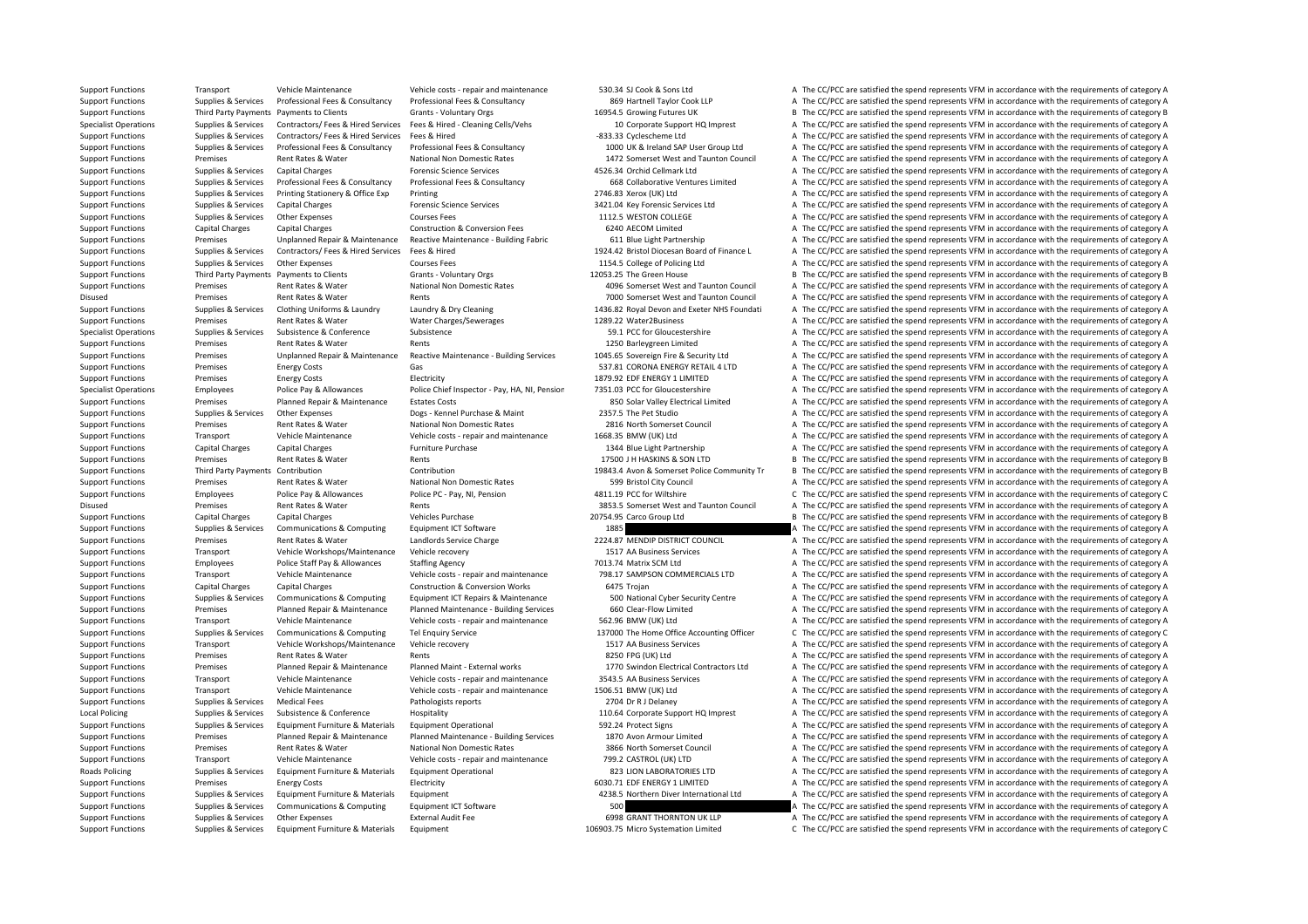Support Functions Employees Police Staff Pay & Allowances Staffing Agency 1802.64 Hays Specialist Recruitment Ltd A The CC/PCC are satisfied the spend represents VFM in accordance with the requirements of category A Support Functions Third Party Payments Payments to Clients Grants - Voluntary Orgs 149344 Next Link C The CC/PCC are satisfied the spend represents VFM in accordance with the requirements of category C Roads Policing Premises Rent Rates & Water National Non Domestic Rates 3174 North Somerset Council A The CC/PCC are satisfied the spend represents VFM in accordance with the requirements of category A Support Functions Supplies & Services Contractors/ Fees & Hired Services Fees & Hired - Cleaning Cells/Vehs 1.67 A The CC/PCC are satisfied the spend represents VFM in accordance with the requirements of category A Support Functions Transport Vehicle Maintenance Vehicle costs ‐ repair and maintenance 795.59 SAMPSON COMMERCIALS LTD A The CC/PCC are satisfied the spend represents VFM in accordance with the requirements of category A Support Functions Transport Vehicle Maintenance Vehicle costs ‐ repair and maintenance 613.31 Staceys Motors A The CC/PCC are satisfied the spend represents VFM in accordance with the requirements of category A Support Functions Supplies & Services Equipment Furniture & Materials Equipment 562.5 Accuracy International Limited A The CC/PCC are satisfied the spend represents VFM in accordance with the requirements of category A Support Functions Supplies & Services Catering Catering Catering Catering Catering Catering Catering Catering Catering Catering The COVEC are satisfied the spend represents VFM in accordance with the requirements of catego Support Functions Third Party Payments Contribution Contribution Contribution Contribution 10000 Aspire Fitness & Wellbeing Ltd B The CC/PCC are satisfied the spend represents VFM in accordance with the requirements of cat Support Functions Supplies & Services Communications & Computing Equipment ICT Hardware Purch 24225 2225 B The CC/PCC are satisfied the spend represents VFM in accordance with the requirements of category B Support Functions Supplies & Services Subsistence & Conference Hospitality Hospitality 186 Corporate Support HQ Imprest A The CC/PCC are satisfied the spend represents VFM in accordance with the requirements of category A Support Functions Premises Unplanned Repair & Maintenance Responsive Maint - Roofs 701.5 DRA Maintenance Ltd A The CC/PCC are satisfied the spend represents VFM in accordance with the requirements of category A Support Functions Capital Charges Capital Charges Vehicles Purchase Vehicles Purchase 19896.11 Ford Motor Company Limited B The CC/PCC are satisfied the spend represents VFM in accordance with the requirements of category Support Functions Premises Rent Rates & Water National Non Domestic Rates 2944 South Gloucestershire A The CC/PCC are satisfied the spend represents VFM in accordance with the requirements of category A Support Functions Transport Vehicle Allowances Vehicle mileage allowance 770.55 Avon and Somerset Search and Rescue A The CC/PCC are satisfied the spend represents VFM in accordance with the requirements of category A Support Functions Supplies & Services Contractors/Fees & Hired Services Fees & Hired Services Fees & Hired Services Fees & Hired Services Fees & Hired Services Fees & Hired Services Fees & Hired Services Serviced Material Support Functions Premises Planned Repair & Maintenance Planned Maintenance - Building Fabric 50680.27 Integral UK Ltd C The CC/PCC are satisfied the spend represents VFM in accordance with the requirements of category C Support Functions Premises Planned Repair & Maintenance Servicing • Mechanical Plant 3994.05 Integral UK Ltd A The CC/PCC are satisfied the spend represents VFM in accordance with the requirements of category A Support Functions Capital Charges Capital Charges ICT Equipment Purchase 591.48 BT PLC A The CC/PCC are satisfied the spend represents VFM in accordance with the requirements of category A Support Functions Supplies & Services Contractors/ Fees & Hired Services Fees & Hired Services Fees & Hired Services Fees & Hired Services (Services Properties of category B The CC/PCC are satisfied the spend represents VF Support Functions Transport Vehicle Maintenance Vehicle costs ‐ fuel 1705.31 1705.31 A The CC/PCC are satisfied the spend represents VFM in accordance with the requirements of category A Specialist Operations Employees Police Pay & Allowances Police Inspector - Pay, NI, Pension 6728.37 PCC for Wiltshire C The CC/PCC are satisfied the spend represents VFM in accordance with the requirements of category C Support Functions Transport Vehicle Maintenance Vehicle costs – fuel 27781.41 Arval UK Itd B The CC/PCC are satisfied the spend represents VFM in accordance with the requirements of category B Support Functions Supplies & Services Other Expenses 2001ses Fees 2406.5 College of Policing Ltd A The CC/PCC are satisfied the spend represents VFM in accordance with the requirements of category A Support Functions Supplies & Services Other Expenses Dogs - Kennel Purchase & Maint 761.5 The Pet Studio A The CC/PCC are satisfied the spend represents VFM in accordance with the requirements of category A Support Functions Supplies & Services Other Expenses Legal Costs & Services 2500 2500 A The CC/PCC are satisfied the spend represents VFM in accordance with the requirements of category A Support Functions Employees Police Staff Pay & Allowances Staffing Agency 1821.54 Hays Specialist Recruitment Ltd A The CC/PCC are satisfied the spend represents VFM in accordance with the requirements of category A Support Functions Supplies & Services Other Expenses Courses Fees Courses Fees 9450 Above Difference Ltd A The CC/PCC are satisfied the spend represents VFM in accordance with the requirements of category A Support Functions Supplies & Services Contractors/ Fees & Hired Services Fees & Hired Services Fees & Hired 658.63 Walker Fire UK Ltd A The CC/PCC are satisfied the spend represents VFM in accordance with the requirements Support Functions Supplies & Services Capital Charges Forensic Science Services Forensic Science Services 5894.85 Orchid Cellmark Ltd A The CC/PCC are satisfied the spend represents VFM in accordance with the requirements Support Functions Supplies & Services Other Expenses Horses ‐ Farrier Costs 530.08 A The CC/PCC are satisfied the spend represents VFM in accordance with the requirements of category A Analyse Supplies & Services Other Expenses Financial Adjustments – 0.46 PCC for Wiltshire A The CC/PCC are satisfied the spend represents VFM in accordance with the requirements of category A Disused Premises Rent Rates & Water Landlords Service Charge 2569 Somerset West and Taunton Council A The CC/PCC are satisfied the spend represents VFM in accordance with the requirements of category A Support Functions Premises Rent Rates & Water National Non Domestic Rates 19712 North Somerset Council B The CC/PCC are satisfied the spend represents VFM in accordance with the requirements of category B Support Functions Transport Vehicle Maintenance Vehicle costs ‐ tyres and tubes 601.86 GOODYEAR TYRES UK LTD A The CC/PCC are satisfied the spend represents VFM in accordance with the requirements of category A Support Functions Premises Planned Repair & Maintenance Planned Maintenance - Building Services 530 Clear‐Flow Limited A The CC/PCC are satisfied the spend represents VFM in accordance with the requirements of category A Support Functions Transport Vehicle Maintenance Vehicle costs ‐ repair and maintenance 4902.78 Elite Solutions (UK) Ltd A The CC/PCC are satisfied the spend represents VFM in accordance with the requirements of category A Support Functions Transport Vehicle Maintenance Vehicle costs ‐ fuel vehicle costs ‐ fuel 9006 Certas Energy UK Ltd A The CC/PCC are satisfied the spend represents VFM in accordance with the requirements of category A Support Functions Premises Rent Rates & Water Rents Rents Rents Rents 2666.66 BATH & NORTH EAST SOMERSET COUNCIL A The CC/PCC are satisfied the spend represents VFM in accordance with the requirements of category A Criminal Justice Arrangements Supplies & Services Other Expenses Maintenance of dogs/cats 537.3 537.3 A The CC/PCC are satisfied the spend represents VFM in accordance with the requirements of category A Support Functions Supplies & Services Other Expenses Donations Donations Donations Support the Support and Henbury Children's Cent A The CC/PCC are satisfied the spend represents VFM in accordance with the requirements of Support Functions Third Party Payments Payments to Clients Grants - Voluntary Orgs 21244.33 Swan Advocacy Network B The CC/PCC are satisfied the spend represents VFM in accordance with the requirements of category B Support Functions Premises Planned Repair & Maintenance Planned Maintenance - Building Fabric 4500 G & L Consultancy Ltd A The CC/PCC are satisfied the spend represents VFM in accordance with the requirements of category A Support Functions Third Party Payments Payments to Clients Grants - Voluntary Orgs 37147.25 Barnardos B The CC/PCC are satisfied the spend represents VFM in accordance with the requirements of category B Support Functions Supplies & Services Equipment Furniture & Materials Equipment Operational Support S65.28 WA Products (UK) Ltd t/a SceneSafe A The CC/PCC are satisfied the spend represents VFM in accordance with the requi Support Functions Supplies & Services Other Expenses Legal Costs & Services 85 A The CC/PCC are satisfied the spend represents VFM in accordance with the requirements of category A Support Functions Transport Vehicle Maintenance Vehicle costs - repair and maintenance 1817.97 Calibration & Consultancy Services A The CC/PCC are satisfied the spend represents VFM in accordance with the requirements of c Support Functions Transport Vehicle Maintenance Vehicle costs ‐ repair and maintenance 830.19 BMW (UK) Ltd A The CC/PCC are satisfied the spend represents VFM in accordance with the requirements of category A Support Functions Supplies & Services Other Expenses Remand costs Remand costs 1781.13 Bidfood A The CC/PCC are satisfied the spend represents VFM in accordance with the requirements of category A Support Functions Premises Rent Rates & Water National Non Domestic Rates 1509 Sedgemoor District Council A The CC/PCC are satisfied the spend represents VFM in accordance with the requirements of category A Support Functions Supplies & Services Contractors/ Fees & Hired Services Fees & Hired 24440.94 PCC for Devon & Cornwall B The CC/PCC are satisfied the spend represents VFM in accordance with the requirements of category B Supplies & Services Clothing Uniforms & Laundry Laundry Laundry & Dry Cleaning 1550.69 Royal Devon and Exeter NHS Foundati A The CC/PCC are satisfied the spend represents VFM in accordance with the requirements of category Support Functions Supplies & Services Contractors/ Fees & Hired Services Fees & Hired 907.5 My Staff Shop Limited A The CC/PCC are satisfied the spend represents VFM in accordance with the requirements of category A Support Functions Premises Premises Premises Seneral Waste Costs S26.07 SUEZ Recycling and Recovery UK Ltd A The CC/PCC are satisfied the spend represents VFM in accordance with the requirements of category A Support Functions Premises Planned Repair & Maintenance Planned Maintenance - Building Services 1934.48 Integral UK Ltd A The CC/PCC are satisfied the spend represents VFM in accordance with the requirements of category A Support Functions Supplies & Services Contractors/ Fees & Hired Services Fees & Hired 1380 National Crime Agency A The CC/PCC are satisfied the spend represents VFM in accordance with the requirements of category A Support Functions Transport Vehicle Maintenance Vehicle costs - repair and maintenance S24.75 Wessex Garages (Holdings) Ltd A The CC/PCC are satisfied the spend represents VFM in accordance with the requirements of categor Support Functions Supplies & Services Communications & Computing Equipment ICT Hardware Purch 2575.04 Softcat Limited A The CC/PCC are satisfied the spend represents VFM in accordance with the requirements of category A Support Functions Premises Rent Rates & Water National Non Domestic Rates 836 South Gloucestershire A The CC/PCC are satisfied the spend represents VFM in accordance with the requirements of category A Specialist Operations Premises Finergy Costs Electricity Electricity 3498.79 FDF ENERGY 1 LIMITED A The CC/PCC are satisfied the spend represents VFM in accordance with the requirements of category A Support Functions Supplies & Services Other Expenses Financial Adjustments Financial Adjustments expended a The CC/PCC are satisfied the spend represents VFM in accordance with the requirements of category A Support Functions Capital Charges Capital Charges Construction & Conversion Works 113639.06 Midas Construction Ltd C The CC/PCC are satisfied the spend represents VFM in accordance with the requirements of category C Support Functions Supplies & Services Printing Stationery & Office Exp Reprographics Reprographics 1340 Studio Mix Ltd A The CC/PCC are satisfied the spend represents VFM in accordance with the requirements of category A Support Functions Premises Rent Rates & Water National Non Domestic Rates 586 South Somerset District Council A The CC/PCC are satisfied the spend represents VFM in accordance with the requirements of category A Support Functions Premises Energy Costs Electricity Electricity 2633.31 EDF ENERGY 1 LIMITED A The CC/PCC are satisfied the spend represents VFM in accordance with the requirements of category A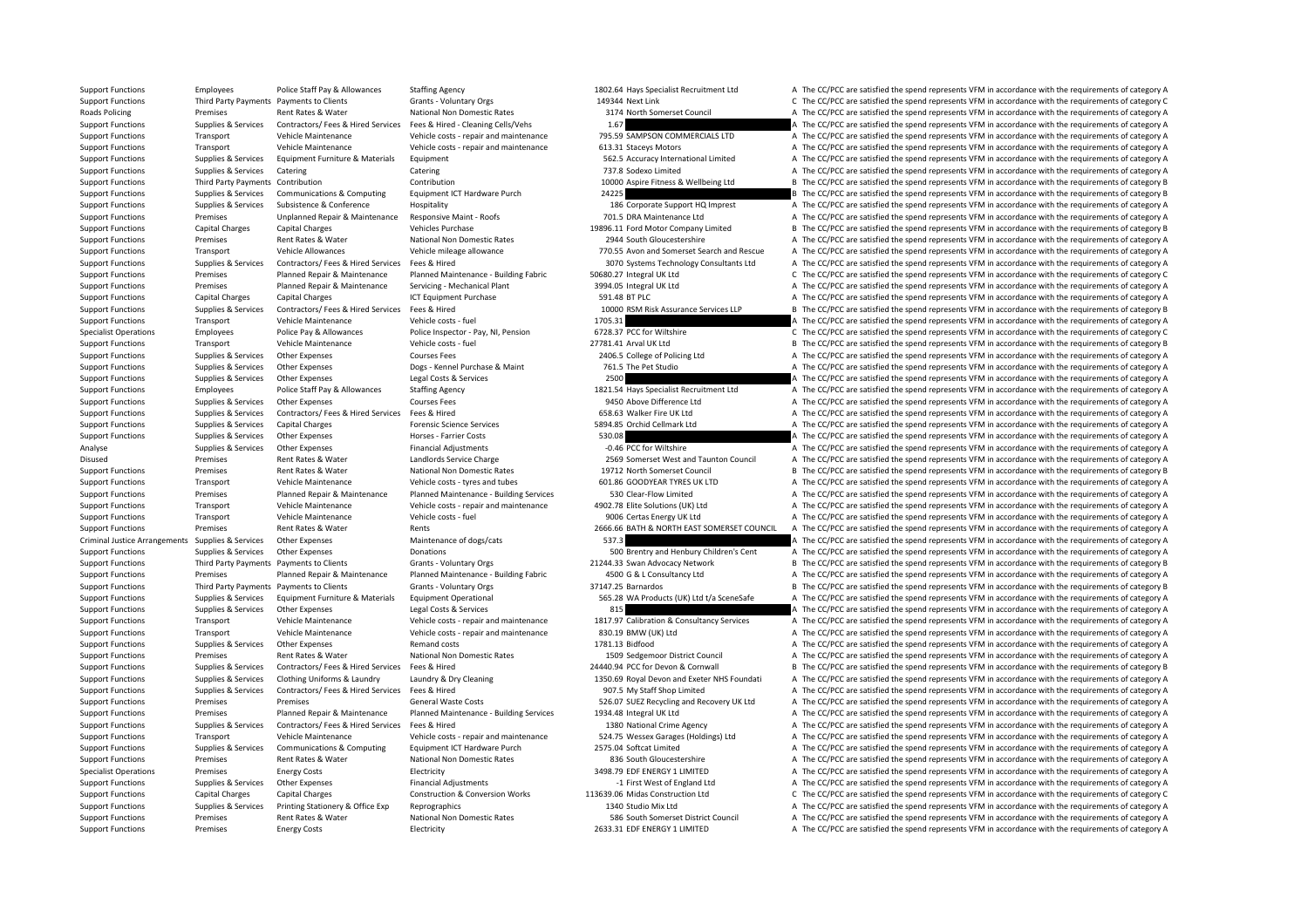Support Functions Premises Cleaning & Domestic Supplies Cleaning Charges Cleaning Charges 16039.21 Sodexo Limited B The CC/PCC are satisfied the spend represents VFM in accordance with the requirements of category B Support Functions Employees Police Staff Pay & Allowances Staffing Agency 6609.63 Matrix SCM Ltd A The CC/PCC are satisfied the spend represents VFM in accordance with the requirements of category A The CC/PCC are satisfie Support Functions Supplies Services Supplies & Services Airwave Airwave 99216.48 AIRWAVE SOLUTIONS LTD C The CC/PCC are satisfied the spend represents VFM in accordance with the requirements of category C Support Functions Supplies Services Other Expenses Legal Fees 3rd Party 4150 A The CC/PCC are satisfied the spend represents VFM in accordance with the requirements of category A Support Functions Premises Energy Costs Electricity Electricity and the COSTS Electricity and the Spend represents VFM in accordance with the requirements of category A Support Functions Premises Rent Rates & Water National Non Domestic Rates 1048 Sedgemoor District Council A The CC/PCC are satisfied the spend represents VFM in accordance with the requirements of category A Support Functions Supplies & Services Contractors/ Fees & Hired Services Fees & Hired 1049.71 Walker Fire UK Ltd A The CC/PCC are satisfied the spend represents VFM in accordance with the requirements of category A Support Functions Supplies & Services Other Expenses Legal Costs & Services 1000 1000 A The CC/PCC are satisfied the spend represents VFM in accordance with the requirements of category A Specialist Operations Transport Vehicle Maintenance Vehicle costs - repair and maintenance 3183.76 PCC for Devon & Cornwall A The CC/PCC are satisfied the spend represents VFM in accordance with the requirements of categor Specialist Operations Premises Rent Rates & Water Rents Rents Rents Rents Rents Rents Rents Rent Rents Rent Rents 1300 Bristol Airport A The CC/PCC are satisfied the spend represents VFM in accordance with the requirements Support Functions Capital Charges Capital Charges Vehicle Conversions 8556.12 Halls Electrical Ltd A The CC/PCC are satisfied the spend represents VFM in accordance with the requirements of category A Specialist Operations Employees Police Staff Pay & Allowances Police Staff - Pay NI, Pension 5940.31 PCC for Wiltshire A The CC/PCC are satisfied the spend represents VFM in accordance with the requirements of category A Supplies & Services Equipment Furniture & Materials Equipment Cleaning & Materials and Equipment Cleaning & Materials 60.05 WA Products (UK) Ltd t/a SceneSafe A The CC/PCC are satisfied the spend represents VFM in accordan Support Functions Premises Unplanned Repair & Maintenance Asbestos ‐ General 875 S Roberts and Son (Bridgwater) Ltd A The CC/PCC are satisfied the spend represents VFM in accordance with the requirements of category A Support Functions Supplies & Services Communications & Computing Equipment ICT Software 27720 Capita Business Services Ltd B The CC/PCC are satisfied the spend represents VFM in accordance with the requirements of category Support Functions Transport Vehicle Maintenance Vehicle costs ‐ fuel Vehicle costs ‐ fuel 28062.43 Arval UK Ltd B The CC/PCC are satisfied the spend represents VFM in accordance with the requirements of category B Support Functions Transport Vehicle Maintenance Vehicle costs ‐ repair and maintenance – 1366.67 BMW (UK) Ltd A The CC/PCC are satisfied the spend represents VFM in accordance with the requirements of category A Support Functions Transport Vehicle Maintenance Vehicle costs ‐ repair and maintenance 26.65 A The CC/PCC are satisfied the spend represents VFM in accordance with the requirements of category A Support Functions Supplies & Services Capital Charges Forensic Science Services A The Support Care at the CC/PCC are satisfied the spend represents VFM in accordance with the requirements of category A Support Functions Transport Vehicle Maintenance Vehicle costs – fuel Support 50.01 Corporate Support HQ Imprest A The CC/PCC are satisfied the spend represents VFM in accordance with the requirements of category A Support Functions Capital Charges Capital Charges ICT Equipment Purchase 24630 Tangible Benefit Limited B The CC/PCC are satisfied the spend represents VFM in accordance with the requirements of category B Support Functions Supplies & Services Supplies & Services Court Application Fees 1356 HM Courts & Tribunal Service A The CC/PCC are satisfied the spend represents VFM in accordance with the requirements of category A Support Functions Transport Vehicle Maintenance Vehicle costs ‐ repair and maintenance 551.45 Bristol Batteries Ltd A The CC/PCC are satisfied the spend represents VFM in accordance with the requirements of category A Support Functions Third Party Payments Payments to Clients Grants - Voluntary Orgs 13750 North Somerset Council B The CC/PCC are satisfied the spend represents VFM in accordance with the requirements of category B Support Functions Supplies & Services Communications & Computing Equipment ICT Hardware Purch 1268.68 CJ Freeman & Co Ltd A The CC/PCC are satisfied the spend represents VFM in accordance with the requirements of category Supplies & Services Contractors/ Fees & Hired Services Fees & Hired Contractors/ Fees & Hired Services Fees & Hired Services Fees & Hired 3771.25 Havs Specialist Recruitment Ltd A The CC/PCC are satisfied the spend represe Support Functions Premises Unplanned Repair & Maintenance Reactive Maintenance - Building Fabric 3289.42 Blue Light Partnership A The CC/PCC are satisfied the spend represents VFM in accordance with the requirements of cat Support Functions Premises Cleaning & Domestic Supplies Cleaning Charges 1303.5 Sodexo Limited A The CC/PCC are satisfied the spend represents VFM in accordance with the requirements of category A Supplies & Services Clothing Uniforms & Laundry Clothing & Uniforms - Issues 12 Accuracy International Limited A The CC/PCC are satisfied the spend represents VFM in accordance with the requirements of category A Support Functions Supplies & Services Subsistence & Conference Subsistence Subsistence Subsistence Subsistence Supplies & Services Professional Fees & Consultancy Professional Fees & Consultancy Professional Fees & Consultancy Professional Fees & Consultancy 1360 Systems Technology Consultants I td A The CC/PCC are satisfied the sp Support Functions Supplies & Services Equipment Eurniture & Materials Equipment 3120 Point South Limited A The CC/PCC are satisfied the spend represents VFM in accordance with the requirements of category A Support Functions Premises Rent Rates & Water Landlords Service Charge 969.47 FMS Ltd - Cabot Park Service Charge A The CC/PCC are satisfied the spend represents VFM in accordance with the requirements of category A Support Functions Premises Rent Rates & Water National Non Domestic Rates 711 Mendip District Council A The CC/PCC are satisfied the spend represents VFM in accordance with the requirements of category A Support Functions Transport Vehicle Maintenance Vehicle costs ‐ repair and maintenance 591.83 BMW (UK) Ltd A The CC/PCC are satisfied the spend represents VFM in accordance with the requirements of category A Support Functions Supplies Services Other Expenses Courses Fees Courses Fees 1000 The Strengths People Ltd A The CC/PCC are satisfied the spend represents VFM in accordance with the requirements of category A Support Functions Supplies & Services Equipment Furniture & Materials Equipment and a The Servent Materials and the Service are satisfied the spend represents VFM in accordance with the requirements of category A Support Functions Premises Rent Rates & Water Rents Rents Rents 2780 LANDMARC RE MOD (WALES) A The CC/PCC are satisfied the spend represents VFM in accordance with the requirements of category A Roads Policing Supplies & Services Equipment Furniture & Materials Equipment Operational 1540.5 LION LABORATORIES LTD A The CC/PCC are satisfied the spend represents VFM in accordance with the requirements of category A Supplies & Services Equipment Furniture & Materials Equipment Operational and the CALCA are setternal service and the CC/PCC are satisfied the spend represents VFM in accordance with the requirements of category A Specialist Operations Employees Police Overtime Police Sergeant - OT & RD 2349.88 PCC for Devon & Cornwall A The CC/PCC are satisfied the spend represents VFM in accordance with the requirements of category A Support Functions Supplies & Services Professional Fees & Consultancy Professional Fees & Consultancy 2020.62 A The CC/PCC are satisfied the spend represents VFM in accordance with the requirements of category A Support Functions Premises Rent Rates & Water National Non Domestic Rates 78336 Sedgemoor District Council C The CC/PCC are satisfied the spend represents VFM in accordance with the requirements of category C Support Functions Premises Rent Rates & Water Water Charges/Sewerages 548.46 Water2Business A The CC/PCC are satisfied the spend represents VFM in accordance with the requirements of category A Support Functions Transport Vehicle Maintenance Vehicle costs ‐ repair and maintenance 10271.66 SJ Cook & Sons Ltd B The CC/PCC are satisfied the spend represents VFM in accordance with the requirements of category B Support Functions Premises Rent Rates & Water Landlords Service Charge Ltd 2712.5 Hambridge Ltd A The CC/PCC are satisfied the spend represents VFM in accordance with the requirements of category A Support Functions Premises Planned Repair & Maintenance Planned Maintenance - Building Services 575 NETWORK SECURITY SYSTEMS EUROPE (UK A The CC/PCC are satisfied the spend represents VFM in accordance with the requirement Support Functions Supplies & Services Printing Stationery & Office Exp Postage 4435.07 4435.07 A The CC/PCC are satisfied the spend represents VFM in accordance with the requirements of category A Specialist Operations Employees Police Pay & Allowances Police PC - Pay, NI, Pension 4741.1 PCC for Devon & Cornwall A The CC/PCC are satisfied the spend represents VFM in accordance with the requirements of category A Support Functions Third Party Payments Payments to Clients Grants - Voluntary Orgs 2772 The Space A The CC/PCC are satisfied the spend represents VFM in accordance with the requirements of category A Support Functions Premises Rent Rates & Water Rents Rents Rents Rents 2575 MENDIP DISTRICT COUNCIL A The CC/PCC are satisfied the spend represents VFM in accordance with the requirements of category A Support Functions Supplies & Services Other Expenses Legal Costs & Services 507.5 A The CC/PCC are satisfied the spend represents VFM in accordance with the requirements of category A Support Functions Premises Planned Repair & Maintenance Estates Costs 5750 Solar Valley Electrical Limited A The CC/PCC are satisfied the spend represents VFM in accordance with the requirements of category A Support Functions Transport Vehicle Allowances Travel fares Travel fares 712.1 A The CC/PCC are satisfied the spend represents VFM in accordance with the requirements of category A Support Functions Premises Unplanned Repair & Maintenance Responsive Maint - Electrical 1603 Atkins Ltd A The CC/PCC are satisfied the spend represents VFM in accordance with the requirements of category A Support Functions Supplies & Services Printing Stationery & Office Exp Postage 4555.25 4555.25 A The CC/PCC are satisfied the spend represents VFM in accordance with the requirements of category A Support Functions Transport Vehicle Maintenance Vehicle costs ‐ repair and maintenance 1032.21 BMW (UK) Ltd A The CC/PCC are satisfied the spend represents VFM in accordance with the requirements of category A Support Functions Premises Rent Rates & Water Water Charges/Sewerages 1168.7 Water2Business A The CC/PCC are satisfied the spend represents VFM in accordance with the requirements of category A Support Functions Supplies & Services Other Expenses Remand costs Remand costs 944 Charles Fellows Supplies Ltd A The CC/PCC are satisfied the spend represents VFM in accordance with the requirements of category A Support Functions Third Party Payments Payments to Clients Grants - Voluntary Orgs 14916.67 Resolve West B The CC/PCC are satisfied the spend represents VFM in accordance with the requirements of category B Specialist Operations Supplies & Services Equipment Furniture & Materials Equipment and a The Support HQ Imprest A The CC/PCC are satisfied the spend represents VFM in accordance with the requirements of category A Support Functions Supplies & Services Other Expenses Courses Fees Courses Fees 1139.2 EPI‐USE Labs Limited A The CC/PCC are satisfied the spend represents VFM in accordance with the requirements of category A Support Functions Transport Vehicle Maintenance Vehicle costs ‐ fuel 29848.94 Arval UK Ltd B The CC/PCC are satisfied the spend represents VFM in accordance with the requirements of category B Support Functions Premises Rent Rates & Water National Non Domestic Rates 13952 South Gloucestershire B The CC/PCC are satisfied the spend represents VFM in accordance with the requirements of category B Support Functions Supplies & Services Equipment Furniture & Materials Equipment extent and the materials and the Support The CC/PCC are satisfied the spend represents VFM in accordance with the requirements of category A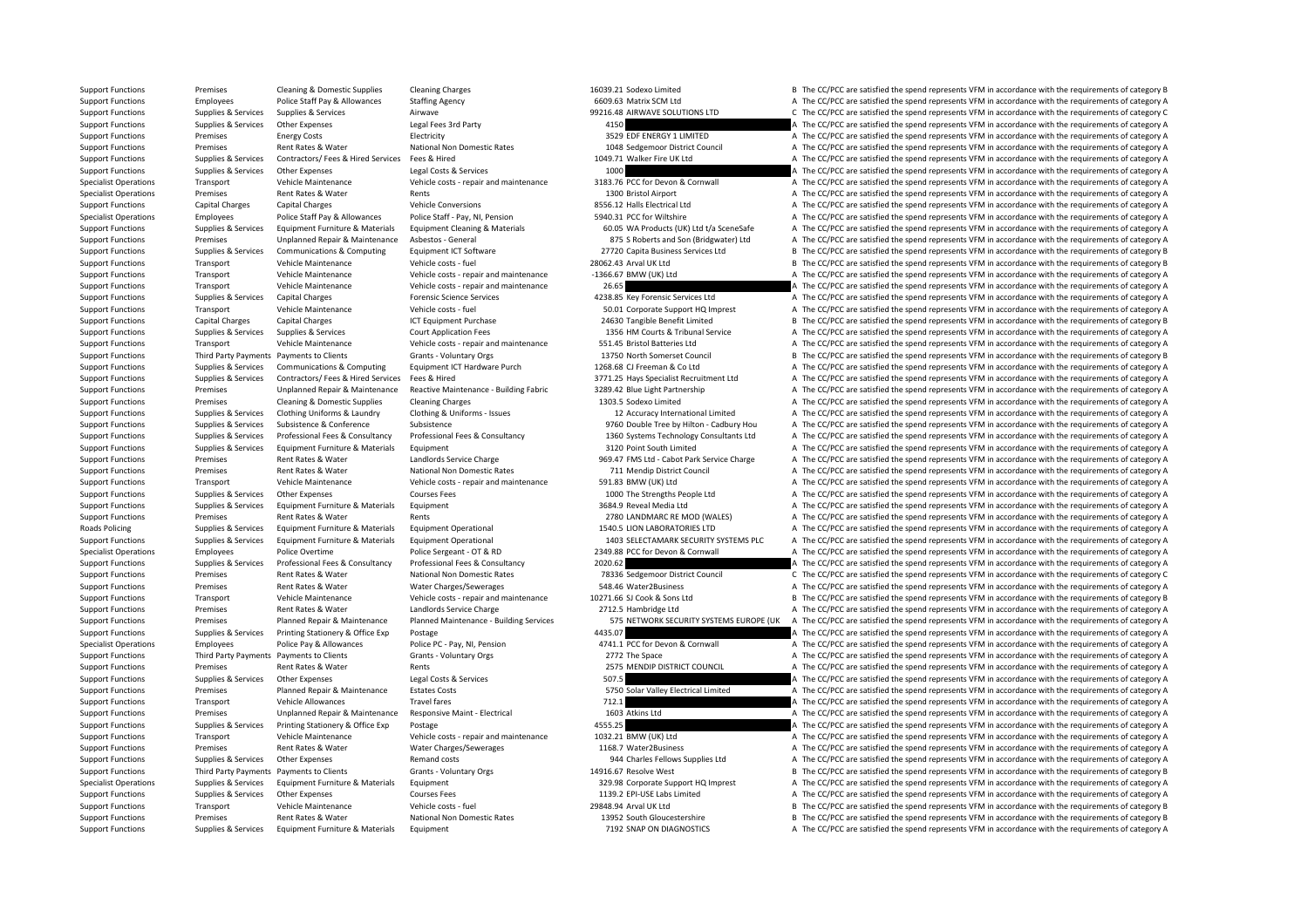Support Functions Supplies & Services Contractors/ Fees & Hired Services Fees & Hired 694 694 A The CC/PCC are satisfied the spend represents VFM in accordance with the requirements of category A Support Functions Supplies & Services Equipment - Consumables Equipment - Consumables Equipment - Consumables<br>
Travel fares Travel fares Travel fares and the CONCES CONSULT A The CC/PCC are satisfied the spend represents V Support Functions Transport Vehicle Allowances Travel fares 3382.5 A The CC/PCC are satisfied the spend represents VFM in accordance with the requirements of category A Support Functions Transport Vehicle Hire Hire Hired Vehicle Costs 1091.44 Scot Group Ltd A The CC/PCC are satisfied the spend represents VFM in accordance with the requirements of category A Support Functions Premises Rent Rates & Water Landlords Service Charge 45 Hambridge Ltd A The CC/PCC are satisfied the spend represents VFM in accordance with the requirements of category A Support Functions Supplies & Services Other Expenses Horses - Forage Horses - Forage 585 A The CC/PCC are satisfied the spend represents VFM in accordance with the requirements of category A Support Functions Supplies & Services Equipment Furniture & Materials Equipment 2145.83 Machine Mart Ltd A The CC/PCC are satisfied the spend represents VFM in accordance with the requirements of category A Support Functions Premises Rent Rates & Water Rents Rents Rents and Rents and the COPCC are satisfied the spend represents VFM in accordance with the requirements of category B and the requirements of category B Support Functions Capital Charges Capital Charges Vehicles Purchase 20754.95 Carco Group Ltd B The CC/PCC are satisfied the spend represents VFM in accordance with the requirements of category B Support Functions Transport Vehicle Maintenance Vehicle costs - repair and maintenance 1760.38 J & J Conversions Ltd A The CC/PCC are satisfied the spend represents VFM in accordance with the requirements of category A Support Functions Premises Rent Rates & Water National Non Domestic Rates 27904 Bristol City Council B The CC/PCC are satisfied the spend represents VFM in accordance with the requirements of category B Supplies & Services Communications & Computing Equipment ICT Repairs & Maintenance 1575 Specialist Computer Centres A The CC/PCC are satisfied the spend represents VFM in accordance with the requirements of category A Support Functions Supplies & Services Capital Charges Forensic Science Services 1965.2 Eurofins Forensics Services Limited A The CC/PCC are satisfied the spend represents VFM in accordance with the requirements of category Support Functions Supplies & Services Capital Charges Forensic Science Services 10880.83 Eurofins Forensics Services Limited B The CC/PCC are satisfied the spend represents VFM in accordance with the requirements of catego Support Functions Supplies & Services Communications & Computing Telephone Calls 5557.5 BRITISH TELECOMMUNICATIONS PLC A The CC/PCC are satisfied the spend represents VFM in accordance with the requirements of category A Support Functions Capital Charges Capital Charges ICT Equipment Purchase 7200 JML Software Solutions Ltd A The CC/PCC are satisfied the spend represents VFM in accordance with the requirements of category A Support Functions Supplies & Services Other Expenses Legal Costs & Services 100 A The CC/PCC are satisfied the spend represents VFM in accordance with the requirements of category A Support Functions Premises Energy Costs Electricity Electricity and the COVEC are satisfied the spend represents VFM in accordance with the requirements of category A Specialist Operations Supplies & Services Equipment Furniture & Materials Equipment 170.95 Corporate Support HQ Imprest A The CC/PCC are satisfied the spend represents VFM in accordance with the requirements of category A Support Functions Supplies & Services Catering Catering Catering Catering Catering Catering Catering Catering Catering Catering Support Support A The CC/PCC are satisfied the spend represents VFM in accordance with the req Support Functions Supplies & Services Equipment Furniture & Materials Loose Furniture 1235 BOF Group Ltd A The CC/PCC are satisfied the spend represents VFM in accordance with the requirements of category A Support Functions Supplies & Services Subsistence  $\alpha$  Accommodation Accommodation 7450 A The CC/PCC are satisfied the spend represents VFM in accordance with the requirements of category A Support Functions Supplies & Services Printing Stationery & Office Exp Advertising (not recruitment) 1800 Bristol Community FM Ltd A The CC/PCC are satisfied the spend represents VFM in accordance with the requirements of Support Functions Transport Vehicle Maintenance Vehicle costs – tyres and tubes 690 GOODYEAR TYRES UK LTD A The CC/PCC are satisfied the spend represents VFM in accordance with the requirements of category A Support Functions Third Party Payments Payments to Clients Grants - Voluntary Orgs 38021.81 Next Link B The CC/PCC are satisfied the spend represents VFM in accordance with the requirements of category B Investigative Support Supplies & Services Capital Charges Forensic Science Services 1200 J P FRENCH ASSOCIATES A The CC/PCC are satisfied the spend represents VFM in accordance with the requirements of category A Support Functions Supplies & Services Medical Fees Pathologists reports Pathologists reports 2704 Dr A J Jeffery A The CC/PCC are satisfied the spend represents VFM in accordance with the requirements of category A Support Functions Third Party Payments Contribution 12749.25 TREBLE 5 TREBLE 5 TREBLE 5 TREBLE 1 LTD B The CC/PCC are satisfied the spend represents VFM in accordance with the requirements of category B Support Functions Employees Police Staff Pay & Allowances Staffing Agency 1839.09 Hays Specialist Recruitment Ltd A The CC/PCC are satisfied the spend represents VFM in accordance with the requirements of category A Support Functions Supplies & Services Communications & Computing Telephone Calls 3705 BRITISH TELECOMMUNICATIONS PLC A The CC/PCC are satisfied the spend represents VFM in accordance with the requirements of category A Support Functions Supplies & Services Other Expenses Legal Costs & Services 1050 1050 A The CC/PCC are satisfied the spend represents VFM in accordance with the requirements of category A Support Functions Capital Charges Capital Charges Construction & Conversion Works 997.5 Atkins Ltd A The CC/PCC are satisfied the spend represents VFM in accordance with the requirements of category A Support Functions Supplies & Services Equipment Furniture & Materials Equipment 2611.18 Safety & Protection Equipment Ltd A The CC/PCC are satisfied the spend represents VFM in accordance with the requirements of category Support Functions Premises Rent Rates & Water National Non Domestic Rates 636 South Somerset District Council A The CC/PCC are satisfied the spend represents VFM in accordance with the requirements of category A Support Functions Premises Unplanned Repair & Maintenance Reactive Maintenance - Building Fabric 3530 DRA Maintenance Ltd A The CC/PCC are satisfied the spend represents VFM in accordance with the requirements of category Support Functions Transport Vehicle Allowances Travel fares Travel fares A The CC/PCC are satisfied the spend represents VFM in accordance with the requirements of category A Support Functions Supplies & Services Capital Charges Forensic Science Services 2952.8 Eurofins Forensics Services Limited A The CC/PCC are satisfied the spend represents VFM in accordance with the requirements of category Support Functions Transport Vehicle Maintenance Vehicle costs ‐ tyres and tubes 662.5 GOODYEAR TYRES UK LTD A The CC/PCC are satisfied the spend represents VFM in accordance with the requirements of category A Support Functions Supplies & Services Equipment Furniture & Materials Equipment Operational 517.5 Colena Ltd t/a Heliguy A The CC/PCC are satisfied the spend represents VFM in accordance with the requirements of category A Analyse Supplies & Services Other Expenses Financial Adjustments Financial Adjustments 0.07 PCC for Devon & Cornwall A The CC/PCC are satisfied the spend represents VFM in accordance with the requirements of category A Support Functions Supplies & Services Other Expenses Vet Fees & Supplies Vet Fees & Supplies 1397.59 Quantock Veterinary Hospital Ltd A The CC/PCC are satisfied the spend represents VFM in accordance with the requirements Criminal Justice Arrangements Supplies & Services Other Expenses Maintenance of dogs/cats 570.7 570.7 A The CC/PCC are satisfied the spend represents VFM in accordance with the requirements of category A Support Functions Premises Rent Rates & Water National Non Domestic Rates 717 Somerset West and Taunton Council A The CC/PCC are satisfied the spend represents VFM in accordance with the requirements of category A Support Functions Supplies & Services Catering Catering Catering Catering Catering Catering Catering Catering Catering Catering Catering Catering S86.22 Sodexo Limited A The CC/PCC are satisfied the spend represents VFM in Support Functions Supplies & Services Printing Stationery & Office Exp Postage 55 55 5 5 5 5 5 5 5 5 4 The CC/PCC are satisfied the spend represents VFM in accordance with the requirements of category A Support Functions Transport Vehicle Maintenance Vehicle costs - fuel 9945.95 Certas Energy UK Ltd A The CC/PCC are satisfied the spend represents VFM in accordance with the requirements of category A Support Functions Supplies & Services Equipment Furniture & Materials Equipment 580 EDGAR BROTHERS A The CC/PCC are satisfied the spend represents VFM in accordance with the requirements of category A Support Functions Supplies & Services Supplies & Services Court Application Fees 1130 HM Courts & Tribunal Service A The CC/PCC are satisfied the spend represents VFM in accordance with the requirements of category A Support Functions Supplies & Services Equipment Furniture & Materials Equipment equipment 621.46 Viking Arms Ltd A The CC/PCC are satisfied the spend represents VFM in accordance with the requirements of category A Roads Policing Capital Charges Capital Charges Other Plant & Equipment 5520 Cleartone Telecoms Ltd A The CC/PCC are satisfied the spend represents VFM in accordance with the requirements of category A Support Functions Supplies & Services Other Expenses Financial Adjustments Financial Adjustments 0.01 Swan Advocacy Network B The CC/PCC are satisfied the spend represents VFM in accordance with the requirements of categor Support Functions Supplies & Services Equipment Furniture & Materials Equipment Repairs & Maintenance 1060.8 Apex Engineering Group A The CC/PCC are satisfied the spend represents VFM in accordance with the requirements of Support Functions Third Party Payments Payments to Clients Grants - Voluntary Orgs 43351.25 North Somerset Council B The CC/PCC are satisfied the spend represents VFM in accordance with the requirements of category B Support Functions Premises Rent Rates & Water National Non Domestic Rates 939.44 MENDIP DISTRICT COUNCIL A The CC/PCC are satisfied the spend represents VFM in accordance with the requirements of category A Support Functions Premises Energy Costs Gas Gas Bases and the CORONA ENERGY RETAIL 4 LTD A The CC/PCC are satisfied the spend represents VFM in accordance with the requirements of category A Support Functions Premises Planned Repair & Maintenance Planned Maintenance - Building Services 5594.5 Integral UK Ltd A The CC/PCC are satisfied the spend represents VFM in accordance with the requirements of category A Operational Support Supplies & Services Other Expenses Helicopter charge Helicopter charge 244396 P & CC for West Yorkshire C The CC/PCC are satisfied the spend represents VFM in accordance with the requirements of categor Support Functions Supplies & Services Contractors/ Fees & Hired Services Fees & Hired 1037.5 My Staff Shop Limited A The CC/PCC are satisfied the spend represents VFM in accordance with the requirements of category A Support Functions Premises Planned Repair & Maintenance Servicing - Lifts 49.83 Jackson Lift Services Ltd A The CC/PCC are satisfied the spend represents VFM in accordance with the requirements of category A Support Functions Supplies & Services Contractors/ Fees & Hired Services Fees & Hired Services Fees & Hired Services Fees & Hired Services (Services Propertive of category B The CC/PCC are satisfied the spend represents VF Support Functions Supplies & Services Professional Fees & Consultancy Professional Fees & Consultancy Professional Fees & Consultancy Professional Fees & Consultancy 693 Collaborative Ventures Limited A The CC/PCC are sati Support Functions Premises Rent Rates & Water Rents Rents Rents Rent Rents Rent Rents Rent Rents 16406.25 Portis Partnership B The CC/PCC are satisfied the spend represents VFM in accordance with the requirements of catego Support Functions Premises Unplanned Repair & Maintenance Reactive Maintenance - Building Services 2354.22 Sovereign Fire & Security Ltd A The CC/PCC are satisfied the spend represents VFM in accordance with the requiremen Support Functions Supplies & Services Contractors/ Fees & Hired Services Fees & Hired Services Fees & Hired **A The CC/PCC are satisfied the spend represents VFM in accordance with the requirements of category A** Support Functions Transport Vehicle Maintenance Vehicle costs ‐ fuel Vehicle costs ‐ fuel 27934.83 Arval UK Ltd B The CC/PCC are satisfied the spend represents VFM in accordance with the requirements of category B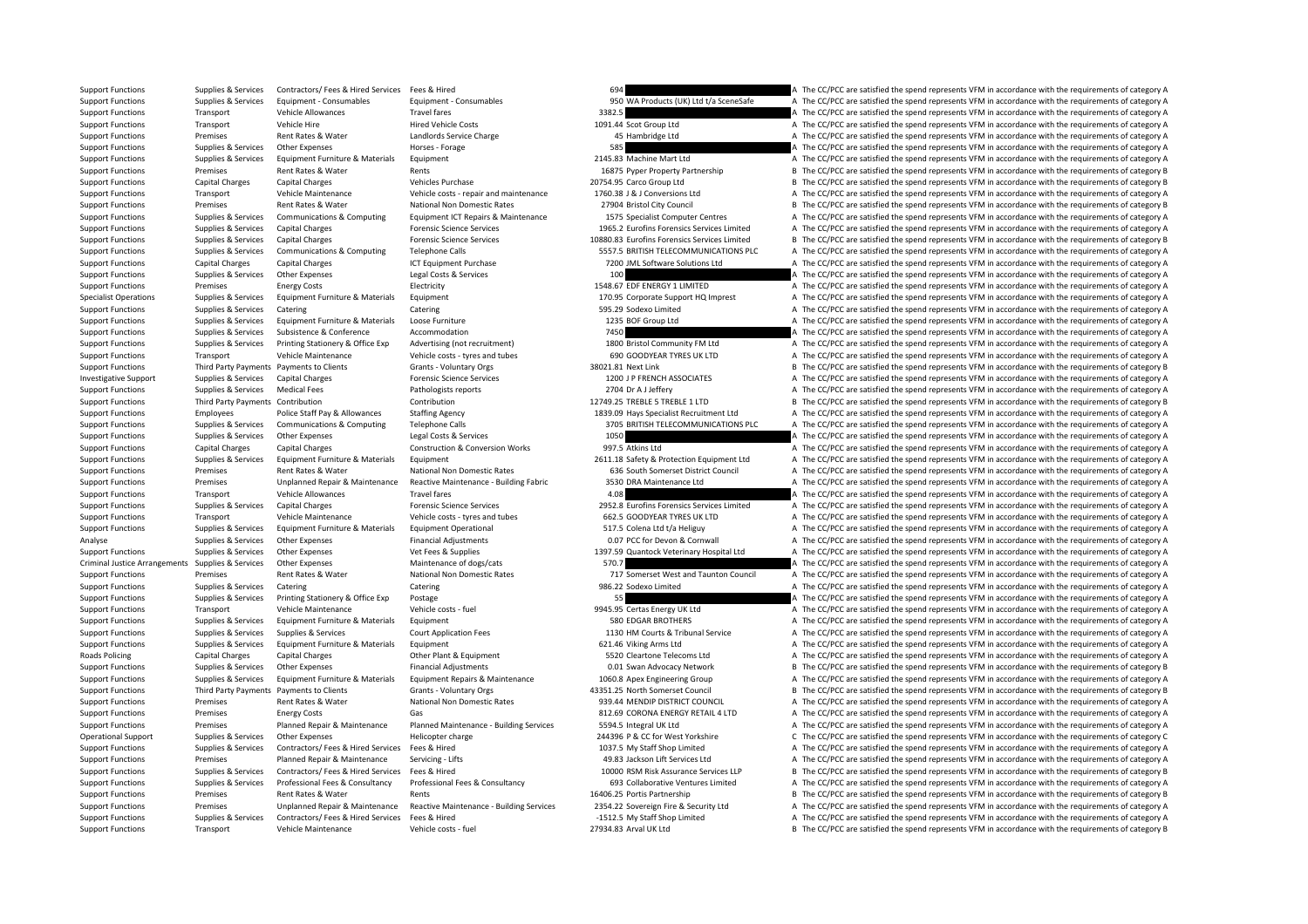Support Functions Supplies & Services Other Expenses Legal Costs & Services 3350 3350 A The CC/PCC are satisfied the spend represents VFM in accordance with the requirements of category A Support Functions Employees Police Staff Pay & Allowances Staffing Agency 1818.39 Hays Specialist Recruitment Ltd A The CC/PCC are satisfied the spend represents VFM in accordance with the requirements of category A Support Functions Premises Rent Rates & Water Rents Rents Rents and Rents and A The CC/PCC are satisfied the spend represents VFM in accordance with the requirements of category A Specialist Operations Transport Vehicle Allowances Travel fares Travel fares 13.42 Corporate Support HQ Imprest A The CC/PCC are satisfied the spend represents VFM in accordance with the requirements of category A Support Functions Supplies & Services Communications & Computing Equipment ICT Software 1213.38 EACS Limited A The CC/PCC are satisfied the spend represents VFM in accordance with the requirements of category A Support Functions Transport Vehicle Maintenance Vehicle costs ‐ repair and maintenance 1212.4 CASTROL (UK) LTD A The CC/PCC are satisfied the spend represents VFM in accordance with the requirements of category A Support Functions Supplies & Services Other Expenses Legal Costs & Services 1435 A The CC/PCC are satisfied the spend represents VFM in accordance with the requirements of category A Specialist Operations Employees Police Pay & Allowances Police PC ‐ Pay, NI, Pension 4741.1 PCC for Devon & Cornwall A The CC/PCC are satisfied the spend represents VFM in accordance with the requirements of category A Support Functions Supplies & Services Equipment Furniture & Materials Equipment Operational 1525.4 RLSS Direct A The CC/PCC are satisfied the spend represents VFM in accordance with the requirements of category A Support Functions Transport Vehicle Maintenance Vehicle costs - repair and maintenance 1166.71 BRISTOL STREET MOTORS A The CC/PCC are satisfied the spend represents VFM in accordance with the requirements of category A Specialist Operations Transport Vehicle Maintenance Vehicle costs ‐ commissioning 6797.8 Halls Electrical Ltd A The CC/PCC are satisfied the spend represents VFM in accordance with the requirements of category A Support Functions Third Party Payments Payments to Clients Grants - Voluntary Orgs 62187 Next Link C The CC/PCC are satisfied the spend represents VFM in accordance with the requirements of category C Support Functions Supplies & Services Catering Catering Catering Catering Catering Catering Catering Catering Catering Catering Catering ST Sodexo Limited A The CC/PCC are satisfied the spend represents VFM in accordance w Specialist Operations Employees Police Pay & Allowances Police Chief Inspector - Pay, NI, Pension 6946.13 PCC for Wiltshire A The CC/PCC are satisfied the spend represents VFM in accordance with the requirements of categor Support Functions Supplies & Services Capital Charges Forensic Science Services 795.6 Abbott Toxicology Ltd A The CC/PCC are satisfied the spend represents VFM in accordance with the requirements of category A Support Functions Premises Planned Repair & Maintenance Estates Costs 1325.24 Artworks Solutions Ltd A The CC/PCC are satisfied the spend represents VFM in accordance with the requirements of category A Support Functions Supplies & Services Professional Fees & Consultancy Professional Fees & Consultancy Professional Fees & Consultancy Professional Fees & Consultancy 906.44 OH Medical Recruitment Limited A The CC/PCC are s Support Functions Capital Charges Capital Charges Other Plant & Equipment 3047.85 CJ Freeman & Co Ltd A The CC/PCC are satisfied the spend represents VFM in accordance with the requirements of category A Support Functions Supplies & Services Communications & Computing Equipment ICT Repairs & Maintenance 3936 Pomeroy IT Solutions UK Limited A The CC/PCC are satisfied the spend represents VFM in accordance with the requireme Support Functions Employees Police Staff Pay & Allowances Staffing Agency 8739.71 Matrix SCM Ltd A The CC/PCC are satisfied the spend represents VFM in accordance with the requirements of category A Support Functions Supplies & Services Contractors/ Fees & Hired Services Fees & Hired Services Fees & Hired Services Fees & Hired A The CC/PCC are satisfied the spend represents VFM in accordance with the requirements of c Support Functions Premises Rent Rates & Water National Non Domestic Rates 2035 Somerset West and Taunton Council A The CC/PCC are satisfied the spend represents VFM in accordance with the requirements of category A Support Functions Supplies & Services Capital Charges Forensic Science Services 4175 Dr Bhavesh Sachdev A The CC/PCC are satisfied the spend represents VFM in accordance with the requirements of category A Support Functions Transport Vehicle Maintenance Vehicle costs - repair and maintenance 1424.65 BMW (UK) I td A The CC/PCC are satisfied the spend represents VFM in accordance with the requirements of category A Specialist Operations Employees Police Pay & Allowances Police PC · Pay, OT, NI, Pension 5047.36 PCC for Gloucestershire A The CC/PCC are satisfied the spend represents VFM in accordance with the requirements of category A Support Functions Premises Energy Costs Electricity Electricity and the COSTS EDF ENERGY 1 LIMITED B The CC/PCC are satisfied the spend represents VFM in accordance with the requirements of category B Support Functions Transport Vehicle Maintenance Vehicle costs - repair and maintenance 1277.89 SJ Cook & Sons Ltd A The CC/PCC are satisfied the spend represents VFM in accordance with the requirements of category A Support Functions Supplies & Services Other Expenses Legal Costs & Services 523 A The CC/PCC are satisfied the spend represents VFM in accordance with the requirements of category A Supplies & Services Professional Fees & Consultancy Professional Fees & Consultancy Professional Fees & Consultancy Professional Fees & Consultancy and the CODEC are Environmental A The CC/PCC are satisfied the spend repre Support Functions Supplies & Services Clothing Uniforms & Laundry Clothing & Uniforms - Issues 2208 Arco South West A The CC/PCC are satisfied the spend represents VFM in accordance with the requirements of category A Support Functions Supplies & Services Equipment Furniture & Materials Equipment Equipment 532.5 Cell Pack Solutions Ltd A The CC/PCC are satisfied the spend represents VFM in accordance with the requirements of category A Support Functions Premises Rent Rates Rent Rates National Non Domestic Rates 624 South Gloucestershire A The CC/PCC are satisfied the spend represents VFM in accordance with the requirements of category A Support Functions Employees Police Overtime Police PC - Overtime Police PC - Overtime 9110.03 PCC for Wiltshire A The CC/PCC are satisfied the spend represents VFM in accordance with the requirements of category A Support Functions Supplies & Services Capital Charges **Forensic Science Services** 663 Abbott Toxicology Ltd A The CC/PCC are satisfied the spend represents VFM in accordance with the requirements of category A Support Functions Premises Planned Repair & Maintenance Servicing ‐ CCTV 1969.03 ADT Fire & Security plc A The CC/PCC are satisfied the spend represents VFM in accordance with the requirements of category A Support Eunctions Third Party Payments Other I ocal Authorities or Forces Contributions to Other Forces 2112 PCC for Humberside a The CC/PCC are satisfied the sonard consecutor VFM in accordance with the requirements of ca Specialist Operations Supplies & Services Subsistence Subsistence Subsistence Subsistence 2012 29 PCC for Devon & Cornwall A The CC/PCC are satisfied the spend represents VFM in accordance with the requirements of category Support Functions Supplies & Services Communications & Computing Equipment ICT Software 2750 JML Software Solutions Ltd A The CC/PCC are satisfied the spend represents VFM in accordance with the requirements of category A Support Functions Supplies & Services Medical Fees Drugs & Medical Requisites Drugs & Medical Requisites Drugs & Medical Requisites 39.6 A The CC/PCC are satisfied the spend represents VFM in accordance with the requiremen Support Functions Employees Police Overtime Police Pay - Overtime Police Pay - Overtime 6693.76 PCC for Devon & Cornwall A The CC/PCC are satisfied the spend represents VFM in accordance with the requirements of category A Support Functions Supplies & Services Communications & Computing Telephone Calls 1123.2 1123.2 A The CC/PCC are satisfied the spend represents VFM in accordance with the requirements of category A Support Functions Supplies & Services Equipment Furniture & Materials Equip Rental/Lease Admin -782 BRANDON LOO HIRE A The CC/PCC are satisfied the spend represents VFM in accordance with the requirements of category A Support Functions Transport Vehicle Maintenance Vehicle costs ‐ repair and maintenance 616.24 Bristol PartsPlus A The CC/PCC are satisfied the spend represents VFM in accordance with the requirements of category A Support Functions Third Party Payments Payments to Clients Grants - Voluntary Orgs 11250 Youth Unlimited CIC B The CC/PCC are satisfied the spend represents VFM in accordance with the requirements of category B Support Functions Capital Charges Capital Charges Vehicles Purchase 20754.95 Carco Group Ltd B The CC/PCC are satisfied the spend represents VFM in accordance with the requirements of category B Support Functions Supplies & Services Capital Charges Forensic Science Services 2616 Systems Technology Consultants Ltd A The CC/PCC are satisfied the spend represents VFM in accordance with the requirements of category A Support Functions Transport Vehicle Maintenance Vehicle costs - tyres and tubes 941.96 GOODYEAR TYRES UK LTD A The CC/PCC are satisfied the spend represents VFM in accordance with the requirements of category A Support Functions Supplies & Services Capital Charges Forensic Science Services 3129.63 Orchid Cellmark Ltd A The CC/PCC are satisfied the spend represents VFM in accordance with the requirements of category A Specialist Operations Employees Police Staff Pay & Allowances Police Staff - Pay, NI, Pension 5940 PCC for Wiltshire A The CC/PCC are satisfied the spend represents VFM in accordance with the requirements of category A Support Functions Transport Vehicle Maintenance Vehicle costs ‐ repair and maintenance 2765.24 Staceys Motors A The CC/PCC are satisfied the spend represents VFM in accordance with the requirements of category A Support Functions Premises Planned Repair & Maintenance Planned Maintenance - Building Services 1834.96 Integral UK Ltd A The CC/PCC are satisfied the spend represents VFM in accordance with the requirements of category A Support Functions Supplies & Services Contractors/ Fees & Hired Services Fees & Hired Microsoft Category A The CC/PCC are satisfied the spend represents VFM in accordance with the requirements of category A Support Functions Supplies & Services Equipment Furniture & Materials Equipment 1383 Mosquito Compound Security Systems A The CC/PCC are satisfied the spend represents VFM in accordance with the requirements of category A Support Functions Supplies & Services Other Expenses Courses Fees Courses Fees 5200 5200 A The CC/PCC are satisfied the spend represents VFM in accordance with the requirements of category A Support Functions Supplies & Services Printing Stationery & Office Exp Postage 7.5 Softcat Limited 7.5 Softcat Limited A The CC/PCC are satisfied the spend represents VFM in accordance with the requirements of category A Support Functions Supplies & Services Communications & Computing Equipment ICT Consumables 867.5 Axess International Ltd A The CC/PCC are satisfied the spend represents VFM in accordance with the requirements of category A Support Functions Supplies & Services Contractors/ Fees & Hired Services Fees & Hired Mired A The CL/PCC are satisfied the spend represents VFM in accordance with the requirements of category A Support Functions Employees Indirect Employee Expenses Advertising for Staff 144150 Police Now Enterprises Ltd C The CC/PCC are satisfied the spend represents VFM in accordance with the requirements of category C Support Functions Capital Charges Capital Charges Additions:Non Enhancing Fees 648 Ridge & Partners LLP A The CC/PCC are satisfied the spend represents VFM in accordance with the requirements of category A Support Functions Premises Rent Rates & Water National Non Domestic Rates 1846 Bath & North East Somerset A The CC/PCC are satisfied the spend represents VFM in accordance with the requirements of category A Support Functions Supplies & Services Capital Charges **Forensic Science Services** Services 9700.9 Key Forensic Services Ltd A The CC/PCC are satisfied the spend represents VFM in accordance with the requirements of categor Support Functions Supplies & Services Contractors/ Fees & Hired Services Fees & Hired 5948.34 My Staff Shop Limited A The CC/PCC are satisfied the spend represents VFM in accordance with the requirements of category A Support Functions Supplies & Services Other Expenses Remand costs Remand costs 596.4 Charles Fellows Supplies Ltd A The CC/PCC are satisfied the spend represents VFM in accordance with the requirements of category A Support Functions Third Party Payments Payments to Clients Grants - Voluntary Orgs 21244.33 Swan Advocacy Network B The CC/PCC are satisfied the spend represents VFM in accordance with the requirements of category B Support Functions Supplies & Services Equipment Furniture & Materials Equipment extent of category A The CC/PCC are satisfied the spend represents VFM in accordance with the requirements of category A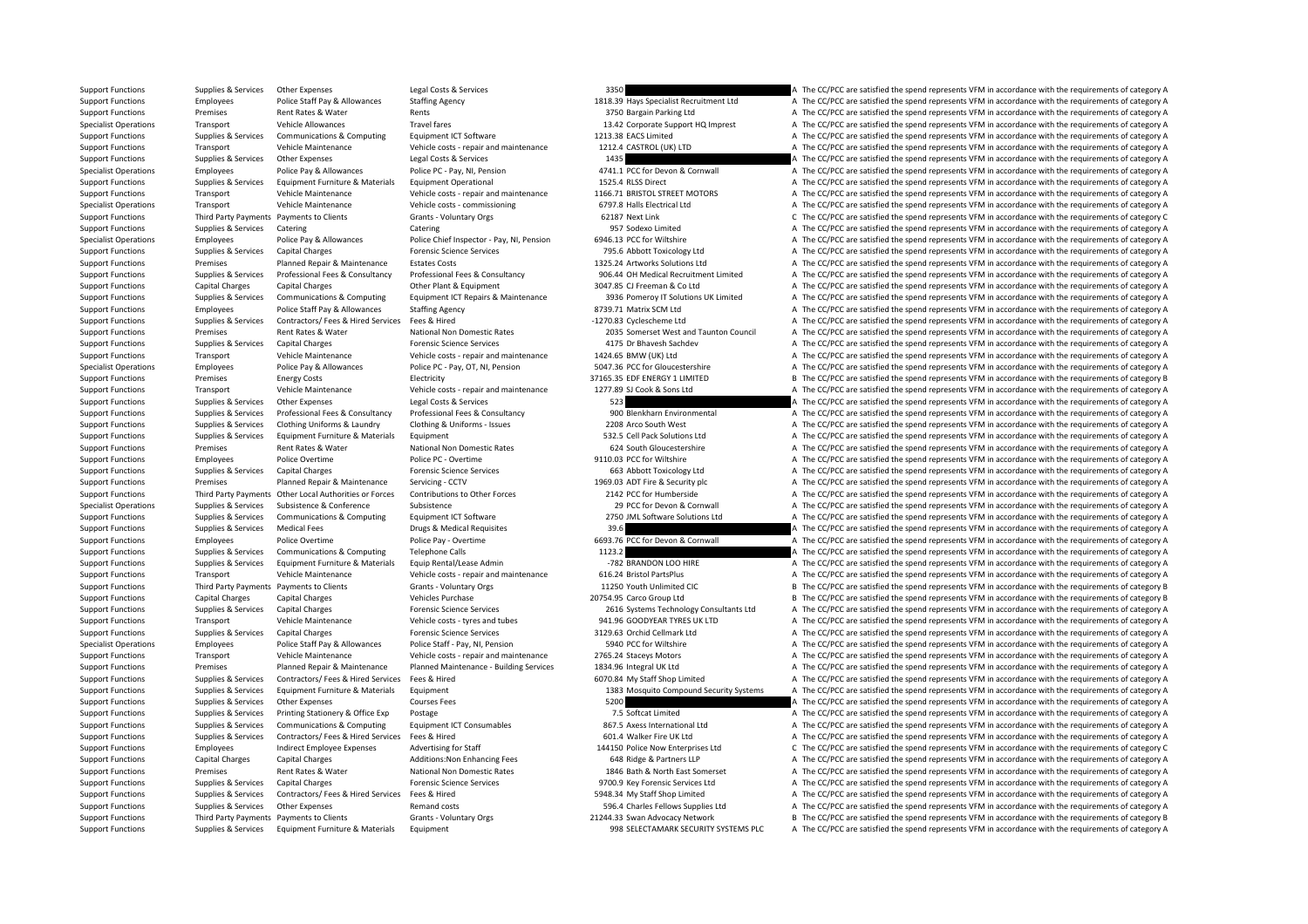Support Functions Supplies & Services Contractors/ Fees & Hired Services Fees & Hired 1440 G & L Consultancy Ltd A The CC/PCC are satisfied the spend represents VFM in accordance with the requirements of category A Support Functions Capital Charges Capital Charges ICT Equipment Purchase 203075.64 INSIGHT DIRECT (UK) LTD C The CC/PCC are satisfied the spend represents VFM in accordance with the requirements of category C Support Functions Premises Planned Repair & Maintenance Premises Costs 759 Sign Efex Ltd A The CC/PCC are satisfied the spend represents VFM in accordance with the requirements of category A Support Functions Transport Vehicle Maintenance Vehicle Maintenance Vehicle costs repair and maintenance 734.4 BMW (UK) Ltd A The CC/PCC are satisfied the spend represents VFM in accordance with the requirements of categor Support Functions Transport Vehicle Maintenance Vehicle costs - repair and maintenance 726.66 Silver Street Automotive Limited A The CC/PCC are satisfied the spend represents VFM in accordance with the requirements of cate Support Functions Supplies & Services Other Expenses Legal Costs & Services -2081.5 A The CC/PCC are satisfied the spend represents VFM in accordance with the requirements of category A Support Functions Supplies & Services Contractors/ Fees & Hired Services Fees & Hired Services Fees & Hired 6.5 A The CC/PCC are satisfied the spend represents VFM in accordance with the requirements of category A Support Functions Supplies & Services Contractors/ Fees & Hired Services Fees & Hired · Cleaning Cells/Vehs 4.17 A The CC/PCC are satisfied the spend represents VFM in accordance with the requirements of category A Support Functions Supplies & Services Communications & Computing Equipment ICT Repairs & Maintenance 71849.53 IBM (United Kingdom) Ltd C The CC/PCC are satisfied the spend represents VFM in accordance with the requirements Support Functions Capital Charges Capital Charges Other Plant & Equipment -7600 Evolve Dynamics Ltd A The CC/PCC are satisfied the spend represents VFM in accordance with the requirements of category A Support Functions Supplies & Services Communications & Computing Equipment ICT Consumables 1883.52 Computacenter (UK) Ltd A The CC/PCC are satisfied the spend represents VFM in accordance with the requirements of category Supplies & Services Contractors/ Fees & Hired Services Fees & Hired Services Fees & Hired Services Fees & Hired Services Fees & Hired Services Fees & Hired Services And Services And Services And Managements of Category A T Support Functions Supplies & Services Other Expenses Legal Costs & Services 1307 1307 A The CC/PCC are satisfied the spend represents VFM in accordance with the requirements of category A Support Functions Supplies & Services Equipment Furniture & Materials Equipment Operational and a support of the CC/PCC are satisfied the spend represents VFM in accordance with the requirements of category A Support Functions Transport Vehicle Hire Hire Hired Vehicle Costs Hired Vehicle Costs 1023.37 TrustFord A The CC/PCC are satisfied the spend represents VFM in accordance with the requirements of category A Support Functions Premises Rent Rates & Water Rents Rents Rents Rents Rents Rents Rents Rents Rents Rents Rents Rents Rents Rents Rents Rents Rents Rents Rents Rents Rents Rents Rents Rents Rents Rents Rents Rents Rents Re Support Functions Supplies & Services Capital Charges Forensic Science Services 530.4 Abbott Toxicology Ltd A The CC/PCC are satisfied the spend represents VFM in accordance with the requirements of category A Specialist Operations Supplies & Services Subsistence Subsistence Subsistence Subsistence Subsistence 2946.87 PCC for Dorset C The CC/PCC are satisfied the spend represents VFM in accordance with the requirements of catego Support Functions Transport Vehicle Maintenance Vehicle costs - repair and maintenance -692.5 Woodway Engineering Ltd A The CC/PCC are satisfied the spend represents VFM in accordance with the requirements of category A Specialist Operations Third Party Payments Other Local Authorities or Forces Agency Payments - OLAs 1326.56 PCC for Gloucestershire A The CC/PCC are satisfied the spend represents VFM in accordance with the requirements of Specialist Operations Employees Police Overtime Police PC · OT & RD 1988.33 PCC for Devon & Cornwall A The CC/PCC are satisfied the spend represents VFM in accordance with the requirements of category A Support Functions Transport Vehicle Maintenance Vehicle costs - licences 5871 Corporate Support HQ Imprest A The CC/PCC are satisfied the spend represents VFM in accordance with the requirements of category A Support Functions Supplies & Services Other Expenses Financial Adjustments Financial Adjustments 0.01 Swan Advocacy Network B The CC/PCC are satisfied the spend represents VFM in accordance with the requirements of categor Support Functions Transport Vehicle Maintenance Vehicle costs - tyres and tubes 1072.5 GOODYEAR TYRES UK LTD A The CC/PCC are satisfied the spend represents VFM in accordance with the requirements of category A Support Functions Supplies & Services Contractors/ Fees & Hired Services Fees & Hired Services Fees & Hired **A The CC/PCC are satisfied the spend represents VFM in accordance with the requirements of category A** The CC/PCC Support Functions Supplies & Services Other Expenses Legal Fees 3rd Party 17000 17000 B The CC/PCC are satisfied the spend represents VFM in accordance with the requirements of category B Support Functions Premises Planned Repair & Maintenance Planned Maintenance - Building Services 4492.42 Kohler Uninterruptible Power Ltd A The CC/PCC are satisfied the spend represents VFM in accordance with the requiremen Support Functions Supplies & Services Other Expenses Courses Fees Courses Fees 3189 College of Policing Ltd A The CC/PCC are satisfied the spend represents VFM in accordance with the requirements of category A Supplies & Services Communications & Computing Equipment ICT Software Computing Computing Equipment ICT Software 1916.67 JML Software Solutions Ltd B The CC/PCC are satisfied the spend represents VFM in accordance with the Support Functions Transport Vehicle Maintenance Vehicle costs ‐ repair and maintenance 756.48 BRISTOL STREET MOTORS A The CC/PCC are satisfied the spend represents VFM in accordance with the requirements of category A Support Functions Capital Financing External Interest Debt Charges - Interest Anterest 42287.5 Public Works Loan Board B The CC/PCC are satisfied the spend represents VFM in accordance with the requirements of category B Support Functions Supplies & Services Other Expenses Horses Forage 1769 1769 A The CC/PCC are satisfied the spend represents VFM in accordance with the requirements of category A Specialist Operations Employees Police Pay & Allowances Police Chief Inspector - Pay, HA, NI, Pensior 7351.03 PCC for Gloucestershire A The CC/PCC are satisfied the spend represents VFM in accordance with the requirements Support Functions Supplies & Services Printing Stationery & Office Exp Postage 40 A The CC/PCC are satisfied the spend represents VFM in accordance with the requirements of category A Support Functions Transport Vehicle Allowances Travel fares Travel fares 119.01 PCC for Dorset C The CC/PCC are satisfied the spend represents VFM in accordance with the requirements of category C Support Functions Supplies Support Subsistence Subsistence Hospitality and the State and the CONFC are satisfied the spend represents VFM in accordance with the requirements of category A The CC/PCC are satisfied the spend Support Functions Supplies & Services Equipment Furniture & Materials Equipment Operational 1759.5 Bridgwater Trailers Ltd A The CC/PCC are satisfied the spend represents VFM in accordance with the requirements of category Support Functions Capital Charges Capital Charges Construction & Conversion Fees 3700 Ridge & Partners LLP A The CC/PCC are satisfied the spend represents VFM in accordance with the requirements of category A Support Functions Premises Unplanned Repair & Maintenance Reactive Maintenance - Building Services 6874 Avon Armour Limited And The CC/PCC are satisfied the spend represents VFM in accordance with the requirements of categ Support Functions Supplies & Services Professional Fees & Consultancy Professional Fees & Consultancy Professional Fees & Consultancy Professional Fees & Consultancy 724 Systems Technology Consultants Ltd A The CC/PCC are

Supplies & Services Communications & Computing Equipment ICT Repairs & Maintenance 2181 ProcessFlows UK Ltd A The CC/PCC are satisfied the spend represents VFM in accordance with the requirements of category A Support Functions Premises Energy Costs Gas Gas Support Functions S20.57 CORONA ENERGY RETAIL 4 LTD A The CC/PCC are satisfied the spend represents VFM in accordance with the requirements of category A Support Functions Premises Energy Costs Gas Gas Sas Section Control and the CC/PCC are satisfied the spend represents VFM in accordance with the requirements of category A Support Functions Transport Vehicle Maintenance Vehicle costs ‐ repair and maintenance 1585.13 SJ Cook & Sons Ltd A The CC/PCC are satisfied the spend represents VFM in accordance with the requirements of category A Support Functions Supplies & Services Communications & Computing Equipment ICT Repairs & Maintenance 35001 EBC Group (UK) Ltd B The CC/PCC are satisfied the spend represents VFM in accordance with the requirements of categ Support Functions Supplies & Services Equipment Furniture & Materials Loose Furniture 2478.39 Back Care Solutions Ltd A The CC/PCC are satisfied the spend represents VFM in accordance with the requirements of category A Operational Support Employees Police Pay & Allowances Police Sergeant - Pay, OT, NI, Pension 5978.83 PCC for Wiltshire C The CC/PCC are satisfied the spend represents VFM in accordance with the requirements of category C Support Functions Support Support Support Communications & Computing Foujoment ICT Repairs & Maintenance 71849.53 IBM (United Kingdom) Itd C. The CC/PCC are satisfied the spend represents VEM in accordance with the require Support Functions Premises Rent Rates & Water National Non Domestic Rates 911 Bristol City Council A The CC/PCC are satisfied the spend represents VFM in accordance with the requirements of category A Support Functions Supplies & Services Other Expenses Legal Costs & Services 2700 2700 A The CC/PCC are satisfied the spend represents VFM in accordance with the requirements of category A Support Functions Supplies & Services Printing Stationery & Office Exp Postage Prostage 3750 Quadient UK Limited A The CC/PCC are satisfied the spend represents VFM in accordance with the requirements of category A Support Functions Transport Vehicle Maintenance Vehicle costs ‐ tyres and tubes 956 GOODYEAR TYRES UK LTD A The CC/PCC are satisfied the spend represents VFM in accordance with the requirements of category A Support Functions Supplies & Services Contractors/ Fees & Hired Services Fees & Hired 2129.17 Cyclescheme Ltd A The CC/PCC are satisfied the spend represents VFM in accordance with the requirements of category A Specialist Operations Employees Police Pay & Allowances Police PC - Pay, NI, Pension 4741.1 PCC for Devon & Cornwall A The CC/PCC are satisfied the spend represents VFM in accordance with the requirements of category A Specialist Operations Transport Vehicle Maintenance Vehicle costs - repair and maintenance 2007 174 Corporate Support HQ Imprest A The CC/PCC are satisfied the spend represents VFM in accordance with the requirements of ca Support Functions Supplies & Services Contractors/ Fees & Hired Services Fees & Hired 1245 My Staff Shop Limited A The CC/PCC are satisfied the spend represents VFM in accordance with the requirements of category A Supplies & Services Equipment Furniture & Materials Equipment Repairs & Maintenance 1975 Romac Building Contractors Ltd A The CC/PCC are satisfied the spend represents VFM in accordance with the requirements of category A Support Functions Premises Planned Repair & Maintenance Planned Maintenance - Building Services 7806 Romac Building Contractors Ltd A The CC/PCC are satisfied the spend represents VFM in accordance with the requirements of

Support Functions Supplies & Services Other Expenses Remand costs Remand costs 570.35 Bidfood A The CC/PCC are satisfied the spend represents VFM in accordance with the requirements of category A Local Policing Supplies & Services Equipment Furniture & Materials Equipment 10 Corporate Support HQ Imprest A The CC/PCC are satisfied the spend represents VFM in accordance with the requirements of category A Support Functions Transport Vehicle Maintenance Vehicle costs ‐ repair and maintenance 5.42 A The CC/PCC are satisfied the spend represents VFM in accordance with the requirements of category A Support Functions Employees Indirect Employee Expenses Refunds - Contributions 761.06 761.06 A The CC/PCC are satisfied the spend represents VFM in accordance with the requirements of category A Support Functions Supplies & Services Other Expenses Courses Fees Courses Fees 3830 College of Policing Ltd A The CC/PCC are satisfied the spend represents VFM in accordance with the requirements of category A Support Functions Third Party Payments Payments to Clients Grants - Voluntary Orgs 2328.75 Aspiration Creation Elevation Client A The CC/PCC are satisfied the spend represents VFM in accordance with the requirements of cat

Investigations Supplies & Services Communications & Computing Equipment ICT Hardware Purch 1958.82 Glide Student & Residential Ltd A The CC/PCC are satisfied the spend represents VFM in accordance with the requirements of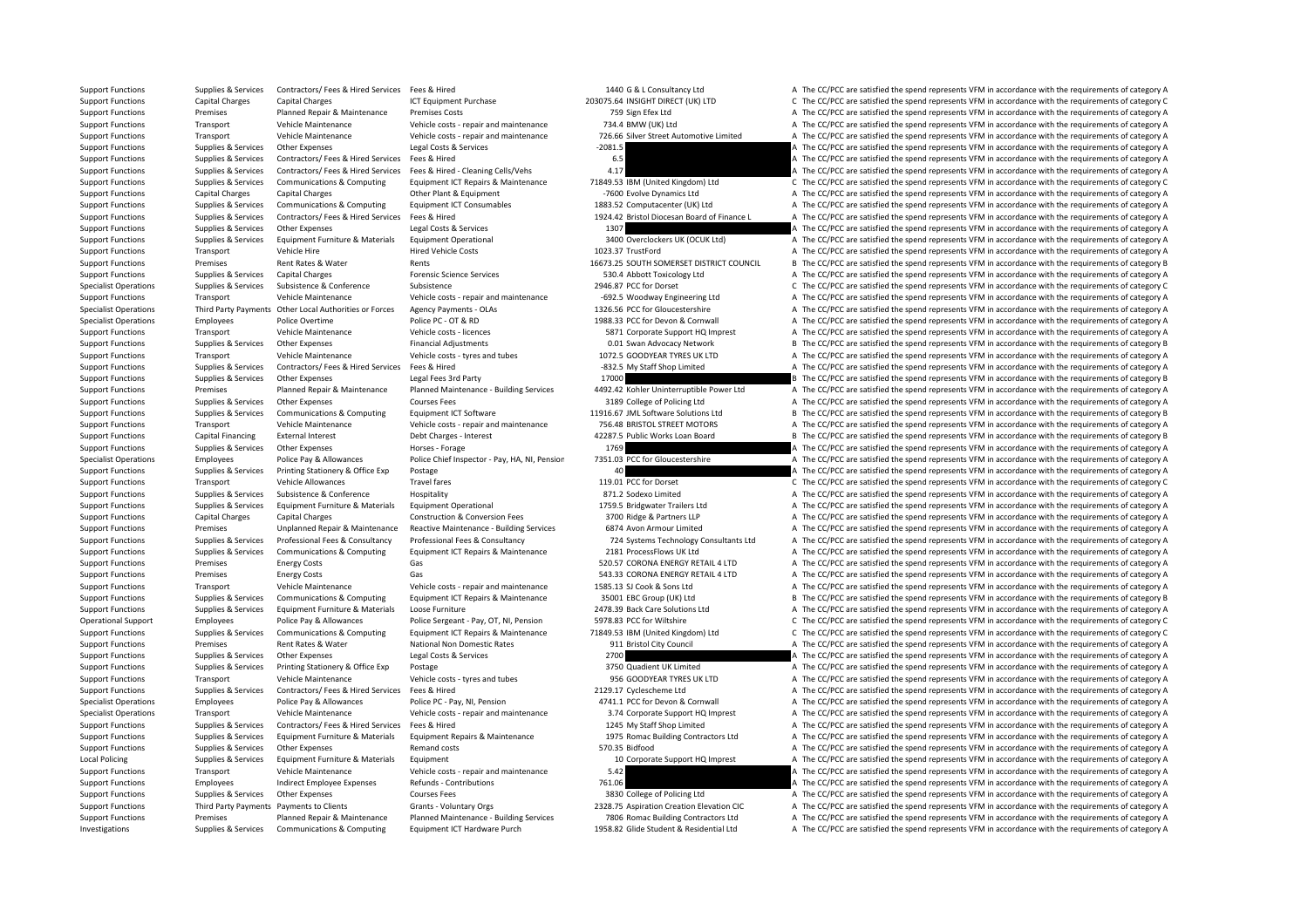Support Functions Transport Vehicle Maintenance Vehicle costs ‐ repair and maintenance 899.48 Bristol PartsPlus A The CC/PCC are satisfied the spend represents VFM in accordance with the requirements of category A

Support Functions Supplies & Services Capital Charges Forensic Science Services 2624 Systems Technology Consultants Ltd A The CC/PCC are satisfied the spend represents VFM in accordance with the requirements of category A Specialist Operations Supplies & Services Subsistence  $\sim$  Subsistence and Subsistence and Subsistence 20.76 PCC for Wiltshire A The CC/PCC are satisfied the spend represents VFM in accordance with the requirements of cate Support Functions Transport Vehicle Maintenance Vehicle Maintenance Vehicle Maintenance Vehicle Maintenance Vehicle Maintenance Vehicle Maintenance Vehicle Maintenance Vehicle Maintenance Vehicle Maintenance Vehicle Mainte Support Functions Premises Rent Rates & Water Premises Premises Premises Premises Leases 871377.45 Blue Light Partnership C The CC/PC are satisfied the spend represents VFM in accordance with the requirements of category C Support Functions Supplies & Services Equipment Furniture & Materials Equipment Cleaning & Materials And Support (UK) Ltd t/a SceneSafe A The CC/PCC are satisfied the spend represents VFM in accordance with the requirement Support Functions Capital Charges Capital Charges ICT Equipment Purchase 117724.52 BT PLC C 10 COMPCC are satisfied the spend represents VFM in accordance with the requirements of category C Support Functions Supplies & Services Equipment Furniture & Materials Equipment 20625 Axon Public Safety UK Limited B The CC/PCC are satisfied the spend represents VFM in accordance with the requirements of category B Support Functions Supplies & Services Other Expenses Cost Of Appeals 4081 A The CC/PCC are satisfied the spend represents VFM in accordance with the requirements of category A Support Functions Supplies & Services Capital Charges Forensic Science Services 861.9 Abbott Toxicology Ltd A The CC/PCC are satisfied the spend represents VFM in accordance with the requirements of category A Support Functions Transport Vehicle Maintenance Vehicle costs ‐ tyres and tubes 1583.93 GOODYEAR TYRES UK LTD A The CC/PCC are satisfied the spend represents VFM in accordance with the requirements of category A Support Functions Capital Charges Capital Charges Construction & Conversion Fees 730 RMA Environmental Limited A The CC/PCC are satisfied the spend represents VFM in accordance with the requirements of category A The CC/PC Support Functions Supplies & Services Communications & Computing Equipment ICT Hardware Purch 1004 1004 A The CC/PCC are satisfied the spend represents VFM in accordance with the requirements of category A Support Functions Capital Financing External Interest Debt Charges - Interest 24581.25 Public Works Loan Board B The CC/PCC are satisfied the spend represents VFM in accordance with the requirements of category B Support Functions Supplies & Services Equipment Furniture & Materials Equipment 1403 SELECTAMARK SECURITY SYSTEMS PLC A The CC/PCC are satisfied the spend represents VFM in accordance with the requirements of category A Specialist Operations Transport Vehicle Maintenance Vehicle costs ‐ fuel 20.84 Corporate Support HQ Imprest A The CC/PCC are satisfied the spend represents VFM in accordance with the requirements of category A Support Functions Transport Vehicle Maintenance Vehicle costs ‐ repair and maintenance 3152.93 BMW (UK) Ltd A The CC/PCC are satisfied the spend represents VFM in accordance with the requirements of category A Specialist Operations Supplies & Services Capital Charges Forensic Science Services 4814.53 SOCOTEC UK Ltd B The CC/PCC are satisfied the spend represents VFM in accordance with the requirements of category B Support Functions Supplies & Services Equipment Furniture & Materials Equipment extends Equipment and the content 775 A The CC/PCC are satisfied the spend represents VFM in accordance with the requirements of category A Supplies & Services Contractors/ Fees & Hired Services Fees & Hired Services Fees & Hired Services Fees & Hired Services Fees & Hired Services Fees & Hired Services Fees & Hired Services Fees & Hired Services Fees & Hired Support Functions Supplies & Services Other Expenses Licences & Orders 574.38 Experian Ltd A The CC/PCC are satisfied the spend represents VFM in accordance with the requirements of category A Support Functions Supplies & Services Capital Charges Forensic Science Services 1612.18 Key Forensic Services Ltd A The CC/PCC are satisfied the spend represents VFM in accordance with the requirements of category A Support Functions Premises Planned Repair & Maintenance Planned Maintenance - Building Services 1395 Clear‐Flow Limited A The CC/PCC are satisfied the spend represents VFM in accordance with the requirements of category A Support Functions Premises Rent Rates & Water National Non Domestic Rates 7219 Bristol City Council A The CC/PCC are satisfied the spend represents VFM in accordance with the requirements of category A Support Functions Supplies & Services Capital Charges Forensic Science Services 4028.7 Orchid Cellmark Ltd A The CC/PCC are satisfied the spend represents VFM in accordance with the requirements of category A Support Functions Supplies & Services Communications & Computing Tel Enquiry Service 2433.33 Equifax Limited A The CC/PCC are satisfied the spend represents VFM in accordance with the requirements of category A Support Functions Premises Rent Rates & Water Hire of Accommodation Hire of Accommodation 1750 Defence Infrastructure Organisation A The CC/PCC are satisfied the spend represents VFM in accordance with the requirements of Support Functions Premises Energy Costs Electricity Electricity Support Electricity Support Electricity Support Electricity Support A The CC/PCC are satisfied the spend represents VFM in accordance with the requirements of Support Functions Supplies & Services Communications & Computing Equipment ICT Software 580 National Crime Agency A The CC/PCC are satisfied the spend represents VFM in accordance with the requirements of category A Support Functions Supplies & Services Capital Charges Forensic Science Services 596.7 Abbott Toxicology Ltd A The CC/PCC are satisfied the spend represents VFM in accordance with the requirements of category A Support Functions Supplies & Services Communications & Computing Equipment ICT Software 1550.9 boxxe Limited A The CC/PCC are satisfied the spend represents VFM in accordance with the requirements of category A Support Functions Supplies & Services Capital Charges Forensic Science Services 3784.5 Orchid Cellmark Ltd A The CC/PCC are satisfied the spend represents VFM in accordance with the requirements of category A Criminal Justice Arrangements Supplies & Services Other Expenses Maintenance of dogs/cats 826.6 8 826.6 A The CC/PCC are satisfied the spend represents VFM in accordance with the requirements of category A Support Functions Transport Vehicle Maintenance Vehicle costs - repair and maintenance 1215.83 Blade Motor Group Ltd T/A Blade Bri A The CC/PCC are satisfied the spend represents VFM in accordance with the requirements of Support Functions Premises Energy Costs Electricity Electricity Support Electricity 506.48 EDF ENERGY 1 LIMITED A The CC/PCC are satisfied the spend represents VFM in accordance with the requirements of category A Support Functions Premises Rent Rates & Water Rents Rents Rents 2712.5 Hambridge Ltd A The CC/PCC are satisfied the spend represents VFM in accordance with the requirements of category A Support Eurorism Suppliers, Senators Support Francisco Compart Functions Equipment Europe Environment Constant<br>Support Eurorism Support Support Support of category A Support Functions Supplies & Services Contractors/ Fees & Hired Services Fees & Hired Services Fees & Hired Services Fees & Hired Contractors/ Fees & Hired Services Fees & Hired Services Fees & Hired Services Fees & Hired Support Functions Transport Vehicle Maintenance Vehicle costs ‐ repair and maintenance 857.44 BMW (UK) Ltd A The CC/PCC are satisfied the spend represents VFM in accordance with the requirements of category A Support Functions Premises Cleaning & Domestic Supplies Cleaning Charges 2717.84 Sodexo Limited A The CC/PCC are satisfied the spend represents VFM in accordance with the requirements of category A Support Functions Premises Energy Costs Electricity Electricity Electricity 1203.42 EDF ENERGY 1 LIMITED A The CC/PCC are satisfied the spend represents VFM in accordance with the requirements of category A Support Functions Supplies & Services Other Expenses Courses Fees 635 Sancus Solutions Ltd A The CC/PCC are satisfied the spend represents VFM in accordance with the requirements of category A Support Functions Capital Charges Capital Charges Vehicle Conversions Vehicle Conversions 8556.12 Halls Electrical Ltd A The CC/PCC are satisfied the spend represents VFM in accordance with the requirements of category A Support Functions Premises Energy Costs Electricity Electricity Electricity 1338.65 EDF ENERGY 1 LIMITED A The CC/PCC are satisfied the spend represents VFM in accordance with the requirements of category A Support Functions Transport Vehicle Maintenance Vehicle costs - tyres and tubes 3143.04 GOODYEAR TYRES UK LTD A The CC/PCC are satisfied the spend represents VFM in accordance with the requirements of category A Criminal Justice Arrangements Supplies & Services Other Expenses Maintenance of dogs/cats 530.3 530.3 A The CC/PCC are satisfied the spend represents VFM in accordance with the requirements of category A Support Functions Supplies & Services Clothing Uniforms & Laundry Laundry & Dry Cleaning 1997-80 1255.91 Royal Devon and Exeter NHS Foundati A The CC/PCC are satisfied the spend represents VFM in accordance with the requir Support Functions Premises Rent Rates & Water Rents Rents Rents and the Support Rents and the Support are satisfied the spend represents VFM in accordance with the requirements of category B Specialist Operations Premises Rent Rates & Water National Non Domestic Rates 11725 South Gloucestershire B The CC/PCC are satisfied the spend represents VFM in accordance with the requirements of category B Support Functions Capital Charges Capital Charges Construction & Conversion Fees 3000 AECOM Limited A The CC/PCC are satisfied the spend represents VFM in accordance with the requirements of category A Support Functions Premises Energy Costs Electricity Electricity Support Electricity Electricity 516 MENDIP DISTRICT COUNCIL A The CC/PCC are satisfied the spend represents VFM in accordance with the requirements of categor PCC Third Party Payments Payments to Clients Grants - Voluntary Orgs 27305.83 Victim Support B The CC/PCC are satisfied the spend represents VFM in accordance with the requirements of category B Support Functions Transport Vehicle Maintenance Vehicle costs ‐ repair and maintenance 1832.18 SJ Cook & Sons Ltd A The CC/PCC are satisfied the spend represents VFM in accordance with the requirements of category A Support Functions Transport Vehicle Maintenance Vehicle costs ‐ commissioning 1144.7 Walker Fire UK Ltd A The CC/PCC are satisfied the spend represents VFM in accordance with the requirements of category A Support Functions Capital Financing External Interest Debt Charges - Interest 29100 Public Works Loan Board B The CC/PCC are satisfied the spend represents VFM in accordance with the requirements of category B Support Functions Transport Vehicle Maintenance Vehicle costs ‐ fuel 3130.37 3130.37 A The CC/PCC are satisfied the spend represents VFM in accordance with the requirements of category A Support Functions Transport Vehicle Hire Hire Hired Vehicle Costs 970.8 Scot Group Ltd A The CC/PCC are satisfied the spend represents VFM in accordance with the requirements of category A Specialist Operations Supplies & Services Printing Stationery & Office Exp Stationery 15.38 Corporate Support HQ Imprest A The CC/PCC are satisfied the spend represents VFM in accordance with the requirements of category A Specialist Operations Supplies & Services Printing Stationery & Office Exp Postage 20.9 Corporate Support HQ Imprest A The CC/PCC are satisfied the spend represents VFM in accordance with the requirements of category A Support Functions Capital Charges Capital Charges Construction & Conversion Fees 3700 Ridge & Partners LLP A The CC/PCC are satisfied the spend represents VFM in accordance with the requirements of category A Support Functions Premises Rent Rates & Water National Non Domestic Rates 7782 Bristol City Council A The CC/PCC are satisfied the spend represents VFM in accordance with the requirements of category A Support Functions Supplies & Services Printing Stationery & Office Exp Reprographics Reprographics 2340 Studio Mix Ltd A The CC/PCC are satisfied the spend represents VFM in accordance with the requirements of category A Support Functions Third Party Payments Payments to Clients Grants - Voluntary Orgs 15000 Grassroot Communities CIC B The CC/PCC are satisfied the spend represents VFM in accordance with the requirements of category B Support Functions Premises Energy Costs Gas Gas Sashipport Costs (Gas 1747.37 CORONA ENERGY RETAIL 4 LTD A The CC/PCC are satisfied the spend represents VFM in accordance with the requirements of category A Support Functions Premises Planned Repair & Maintenance Premises Costs 599 Commercial Transfer Limited A The CC/PCC are satisfied the spend represents VFM in accordance with the requirements of category A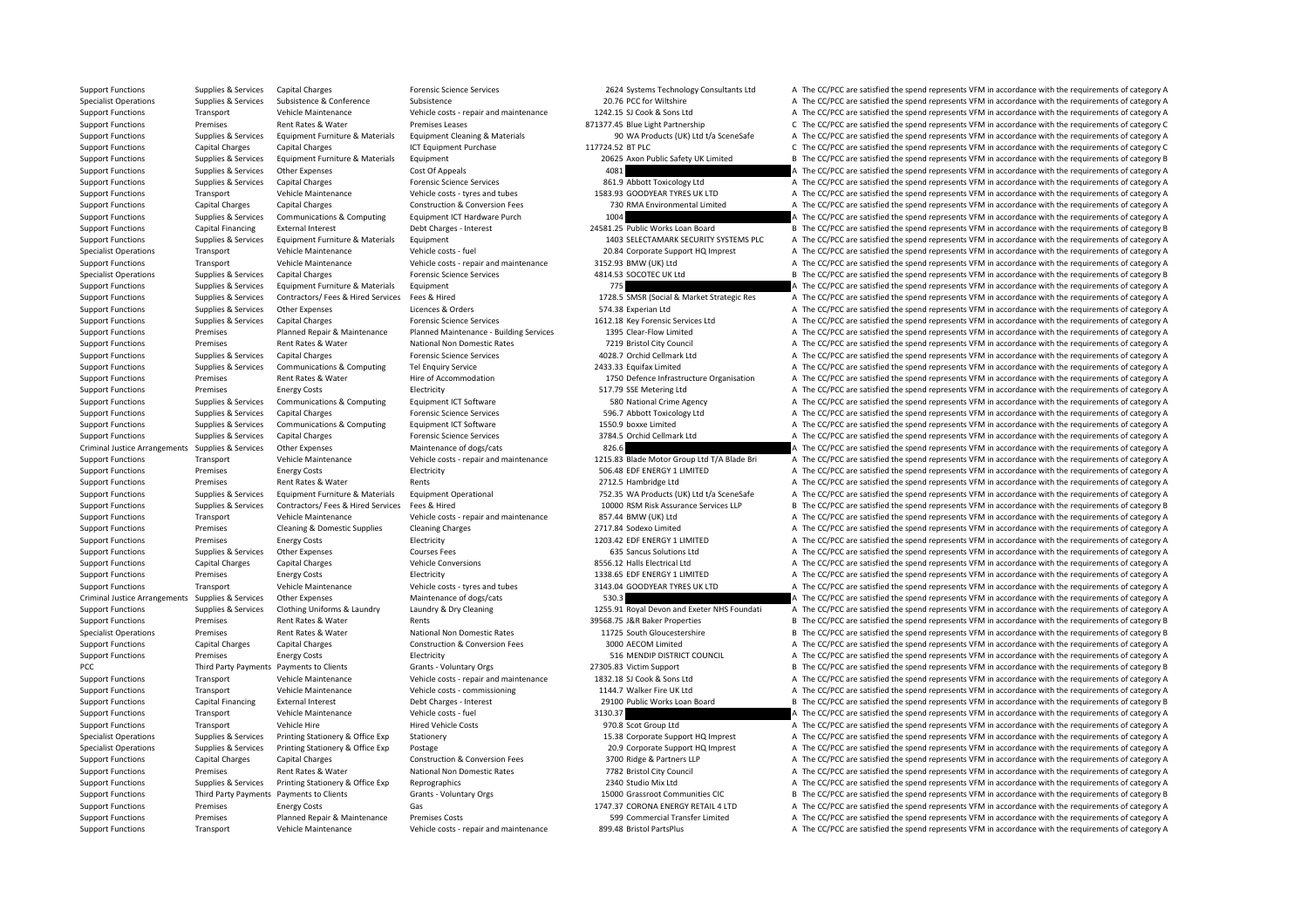Support Functions Premises Rent Rates & Water National Non Domestic Rates 47104 South Gloucestershire B The CC/PCC are satisfied the spend represents VFM in accordance with the requirements of category B Support Functions Premises Rent Rates & Water National Non Domestic Rates 1747 North Somerset Council A The CC/PCC are satisfied the spend represents VFM in accordance with the requirements of category A Support Functions Transport Vehicle Workshops/Maintenance Vehicle Workshop 535.71 Alliance Automotive T/A Mill Autoq A The CC/PCC are satisfied the spend represents VFM in accordance with the requirements of category A Support Functions Third Party Payments Payments to Clients Grants Voluntary Orgs 12375 Voluntary Action North Somerset B The CC/PCC are satisfied the spend represents VFM in accordance with the requirements of category B Support Functions Supplies & Services Medical Fees Doctors ‐ call out fees 158974.44 G4S Health Services (UK) Ltd C The CC/PCC are satisfied the spend represents VFM in accordance with the requirements of category C Support Functions Supplies & Services Other Expenses Courses Fees 1258.94 Bristol Management Centre Ltd A The CC/PCC are satisfied the spend represents VFM in accordance with the requirements of category A Specialist Operations Supplies & Services Communications & Computing Equipment ICT 500.68 Vodafone Corporate Limited A The CC/PCC are satisfied the spend represents VFM in accordance with the requirements of category A Support Functions Employees Police Overtime Police Pay - Overtime Police Pay - Overtime 2379.82 PCC for Devon & Cornwall A The CC/PCC are satisfied the spend represents VFM in accordance with the requirements of category A Support Functions Capital Financing External Interest Debt Charges - Interest Debt Charges 1984.21 Public Works Loan Board A The CC/PCC are satisfied the spend represents VFM in accordance with the requirements of category Support Functions Premises Planned Repair & Maintenance Planned Maint - Internal Decoration 1845 Romac Building Contractors Ltd A The CC/PCC are satisfied the spend represents VFM in accordance with the requirements of cat Support Functions Capital Charges Capital Charges Construction & Conversion Works 4055.5 Trojan A The CC/PCC are satisfied the spend represents VFM in accordance with the requirements of category A Support Functions Transport Vehicle Maintenance Vehicle costs - repair and maintenance 604.21 BMW (UK) Ltd A The CC/PCC are satisfied the spend represents VFM in accordance with the requirements of category A Supplies & Services Professional Fees & Consultancy Professional Fees & Consultancy Professional Fees & Consultancy Professional Fees & Consultancy 1025 Chambers Collisions Consultancy A The CC/PCC are satisfied the spend PCC The CC/PCC are satisfied the spend represents VFM in accordance with the requirements of category C The CC/PCC are satisfied the spend represents VFM in accordance with the requirements of category C Support Functions Premises Energy Costs Gas Gas Support Functions Same Same Same Same Same Same Correct A The CC/PCC are satisfied the spend represents VFM in accordance with the requirements of category A Support Functions Capital Charges Capital Charges Construction & Conversion Fees 1000 Ridge & Partners LLP A The CC/PCC are satisfied the spend represents VFM in accordance with the requirements of category A Support Functions Premises Rent Rates & Water Rents Rents Rents 2032.5 South Gloucestershire Council A The CC/PCC are satisfied the spend represents VFM in accordance with the requirements of category A Specialist Operations Transport Vehicle Maintenance Vehicle costs ‐ repair and maintenance 3974.6 Halls Electrical Ltd A The CC/PCC are satisfied the spend represents VFM in accordance with the requirements of category A Support Functions Supplies & Services Equipment Furniture & Materials Equipment extends Equipment 63602.5 C The CC/PCC are satisfied the spend represents VFM in accordance with the requirements of category C Support Functions Transport Vehicle Maintenance Vehicle costs ‐ repair and maintenance 332.67 PCC for Devon & Cornwall A The CC/PCC are satisfied the spend represents VFM in accordance with the requirements of category A Support Functions Supplies & Services Grants & Subscriptions Subscriptions Subscriptions and Subscriptions and the context of category A The CC/PCC are satisfied the spend represents VFM in accordance with the requirements Support Functions Transport Vehicle Maintenance Vehicle costs ‐ repair and maintenance 13833.23 Clifford Thames Limited B The CC/PCC are satisfied the spend represents VFM in accordance with the requirements of category B Support Functions Transport Vehicle Maintenance Vehicle costs ‐ repair and maintenance 582.33 BMW (UK) Ltd A The CC/PCC are satisfied the spend represents VFM in accordance with the requirements of category A Support Functions Transport Vehicle Maintenance Vehicle costs ‐ repair and maintenance 1514.91 DRIVE VAUXHALL A The CC/PCC are satisfied the spend represents VFM in accordance with the requirements of category A Support Functions Supporters Supporters & Services Communications & Computing Equipment ICT Repairs & Maintenance 94250 Niche Technology UK Ltd C/PCC are satisfied the spend represents VFM in accordance with the requiremen Support Functions Supplies & Services Catering Catering Catering Catering Catering Catering Catering Support The CC/PCC are satisfied A The CC/PCC are satisfied the spend represents VFM in accordance with the requirements Support Functions Capital Charges Capital Charges Capital Charges Construction & Conversion Works 2516.92 Blue Light Partnership A The CC/PCC are satisfied the spend represents VFM in accordance with the requirements of ca Support Functions Transport Vehicle Maintenance Vehicle costs ‐ fuel 7259.4 Certas Energy UK Ltd A The CC/PCC are satisfied the spend represents VFM in accordance with the requirements of category A Support Functions Supplies & Services Communications & Computing Equipment ICT Hardware Purch 1595 1595 A The CC/PCC are satisfied the spend represents VFM in accordance with the requirements of category A Support Functions Premises Planned Repair & Maintenance Planned Maintenance - Building Services 696 STQ Vantage Limited A The CC/PCC are satisfied the spend represents VFM in accordance with the requirements of category A Support Functions Supplies & Services Medical Fees Pathologists reports Pathologists reports 2704 Dr DS Cook A The CC/PCC are satisfied the spend represents VFM in accordance with the requirements of category A Support Functions Premises Premises Premises Perrises General Waste Costs 798 Perrys Recycling Ltd A The CC/PCC are satisfied the spend represents VFM in accordance with the requirements of category A Superal Vietnery C. T Specialist Operations Employees Police Pay & Allowances Police PC - Pay, NI, Pension 18082.37 PCC for Wiltshire C The CC/PCC are satisfied the spend represents VFM in accordance with the requirements of category C Support Functions Supplies & Services Other Expenses Legal Costs & Services 525 A The CC/PCC are satisfied the spend represents VFM in accordance with the requirements of category A Support Functions Transport Vehicle Maintenance Vehicle costs ‐ tyres and tubes 1104 GOODYEAR TYRES UK LTD A The CC/PCC are satisfied the spend represents VFM in accordance with the requirements of category A Support Functions Supplies & Services Faultoment Furniture & Materials Publications including books 658.5 Oxford University Press A The CC/PCC are satisfied the spend represents VFM in accordance with the requirements of c Support Functions Supplies & Services Other Expenses Legal Costs & Services -2632 -2632 A The CC/PCC are satisfied the spend represents VFM in accordance with the requirements of category A Support Functions Supplies & Services Equipment Furniture & Materials Equipment 2012 and The CONCO Ltd A The CC/PCC are satisfied the spend represents VFM in accordance with the requirements of category A Support Functions Premises Planned Repair & Maintenance Planned Maintenance - Building Services 8415.96 Integral UK Ltd A The CC/PCC are satisfied the spend represents VFM in accordance with the requirements of category A Support Functions Supplies & Services Medical Fees Drugs & Medical Requisites **Drugs & Medical Requisites 649.5** A The CC/PCC are satisfied the spend represents VFM in accordance with the requirements of category A Support Functions Premises Rent Rates & Water Rents Rents Rents Rents 15470 Kingsmead of Bath B The CC/PCC are satisfied the spend represents VFM in accordance with the requirements of category B Specialist Operations Transport Vehicle Maintenance Vehicle costs - repair and maintenance 1817.31 PCC for Devon & Cornwall A The CC/PCC are satisfied the spend represents VFM in accordance with the requirements of categor Specialist Operations Employees Police Pay & Allowances Police PC - Pay, OT, NI, Pension 379767.6 PCC for Dorset C The CC/PCC are satisfied the spend represents VFM in accordance with the requirements of category C Support Functions Premises Unplanned Repair & Maintenance Responsive Maint - Electrical 2845 Atkins Ltd A The CC/PCC are satisfied the spend represents VFM in accordance with the requirements of category A Support Functions Supplies & Services Other Expenses Legal Costs & Services 1400 A The CC/PCC are satisfied the spend represents VFM in accordance with the requirements of category A Support Functions Supplies & Services Clothing Uniforms & Laundry Laundry & Dry Cleaning 1992 Cleaning 19931.48 Royal Devon and Exeter NHS Foundati A The CC/PCC are satisfied the spend represents VFM in accordance with the Support Functions Supplies & Services Capital Charges **Forensic Science Services** Forensic Science Services 5628.93 Orchid Cellmark Ltd A The CC/PCC are satisfied the spend represents VFM in accordance with the requirement Support Functions Premises Rent Rates Rent Rates Rent Rates National Non Domestic Rates 11264 Somerset West and Taunton Council B The CC/PCC are satisfied the spend represents VFM in accordance with the requirements of cat Support Functions Supplies & Services Capital Charges **Forensic Science Services** 928.2 Abbott Toxicology Ltd A The CC/PCC are satisfied the spend represents VFM in accordance with the requirements of category A Criminal Justice Arrangements Supplies & Services Other Expenses Maintenance of dogs/cats Maintenance of dogs/cats 1628.36 A The CC/PCC are satisfied the spend represents VFM in accordance with the requirements of category Support Functions Supplies & Services Other Expenses Horses - Forage Horses - Forage 1185 A The CC/PCC are satisfied the spend represents VFM in accordance with the requirements of category A Support Functions Supplies & Services Capital Charges Forensic Science Services 16007.65 Orchid Cellmark Ltd B The CC/PCC are satisfied the spend represents VFM in accordance with the requirements of category B Support Functions Supplies & Services Equipment Furniture & Materials Loose Furniture 18110 MyGroupSolutions Ltd B The CC/PCC are satisfied the spend represents VFM in accordance with the requirements of category B Analyse Supplies & Services Other Expenses Financial Adjustments Financial Adjustments 0.31 PCC for Wiltshire A The CC/PCC are satisfied the spend represents VFM in accordance with the requirements of category A Support Functions Supplies & Services Communications & Computing Equipment ICT Software 9282 Geoff Smith Associates Ltd A The CC/PCC are satisfied the spend represents VFM in accordance with the requirements of category A Support Functions Supplies & Services Other Expenses Dogs - Kennel Purchase & Maint 1404 Hartshill Kennels and Cattery A The CC/PCC are satisfied the spend represents VFM in accordance with the requirements of category A Support Functions Supplies & Services Capital Charges Forensic Science Services 2926.1 Orchid Cellmark Ltd A The CC/PCC are satisfied the spend represents VFM in accordance with the requirements of category A Support Functions Capital Charges Capital Charges Vehicles Purchase Vehicles Purchase 27375 RYGOR COMMERCIALS LTD B The CC/PCC are satisfied the spend represents VFM in accordance with the requirements of category B Support Functions Supplies & Services Printing Stationery & Office Exp Printing 1190 Voice News & Media Ltd A The CC/PCC are satisfied the spend represents VFM in accordance with the requirements of category A Support Functions Supplies & Services Other Expenses Courses Fees 1350 Child Rescue Coalition EU A The CC/PCC are satisfied the spend represents VFM in accordance with the requirements of category A Support Functions Premises Rent Rates & Water National Non Domestic Rates 1310 Bristol City Council A The CC/PCC are satisfied the spend represents VFM in accordance with the requirements of category A Support Functions Supplies & Services Printing Stationery & Office Exp Postage 2250 Quadient UK Limited A The CC/PCC are satisfied the spend represents VFM in accordance with the requirements of category A Support Functions Supplies & Services Other Expenses Remand costs 699.2 Bidfood 699.2 Bidfood A The CC/PCC are satisfied the spend represents VFM in accordance with the requirements of category A Supplies & Services Professional Fees & Consultancy Professional Fees & Consultancy Professional Fees & Consultancy Professional Fees & Consultancy and a S50 Corporate Support HQ Imprest A The CC/PCC are satisfied the spen Support Functions Premises Rent Rates & Water National Non Domestic Rates 46592 Bath & North East Somerset B The CC/PCC are satisfied the spend represents VFM in accordance with the requirements of category B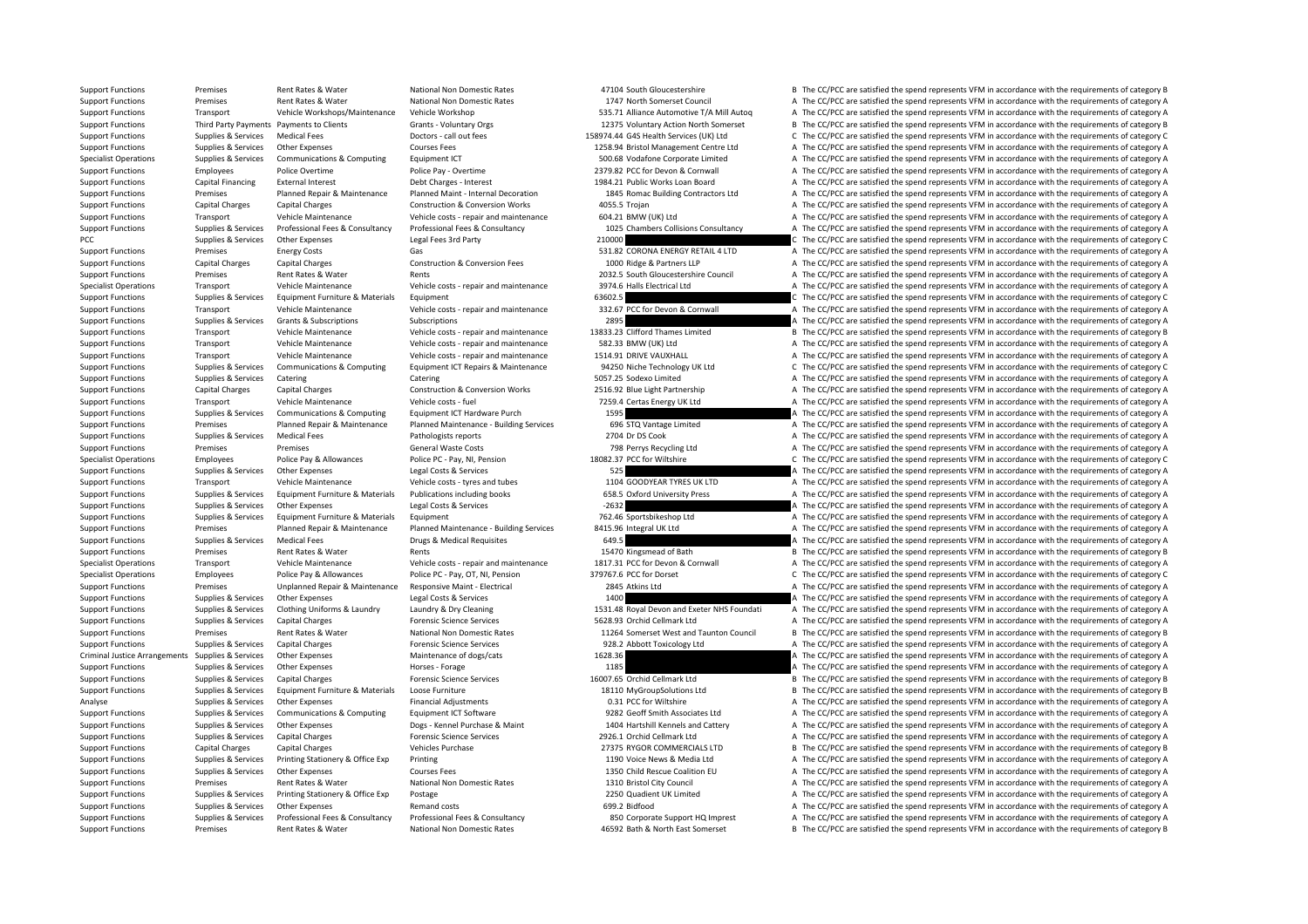Support Functions Transport Vehicle Maintenance Vehicle costs ‐ repair and maintenance 911.61 Micheldever Tyres Ltd A The CC/PCC are satisfied the spend represents VFM in accordance with the requirements of category A Support Functions Premises Planned Repair & Maintenance Repairs & Maint General 57125.18 Integral UK Ltd C The CC/PCC are satisfied the spend represents VFM in accordance with the requirements of category C Support Functions Premises Rent Rates & Water National Non Domestic Rates 1185 Bath & North East Somerset A The CC/PCC are satisfied the spend represents VFM in accordance with the requirements of category A Support Functions Capital Charges Capital Charges ICT Equipment Purchase 9000 JML Software Solutions Ltd B The CC/PCC are satisfied the spend represents VFM in accordance with the requirements of category B Specialist Operations Supplies & Services Communications & Computing Telephone Calls 718.22 Vodafone Corporate Limited A The CC/PCC are satisfied the spend represents VFM in accordance with the requirements of category A Support Functions Supplies & Services Equipment Furniture & Materials Loose Furniture 1990 Exercise 580 BOF Group Ltd A The CC/PCC are satisfied the spend represents VFM in accordance with the requirements of category A Support Functions Premises Rent Rates & Water Landlords Service Charge 3604.58 North Somerset Council A The CC/PCC are satisfied the spend represents VFM in accordance with the requirements of category A Support Functions Supplies & Services Other Expenses Courses Fees STAR. Online and STAR. Online and The CC/PCC are satisfied the spend represents VFM in accordance with the requirements of category A Support Functions Capital Charges Capital Charges Vehicles Purchase Vehicles Purchase 15259.95 Ford Motor Company Limited B The CC/PCC are satisfied the spend represents VFM in accordance with the requirements of category Support Functions Supplies & Services Clothing Uniforms & Laundry Laundry & Dry Cleaning 1970.07 Royal Devon and Exeter NHS Foundati A The CC/PCC are satisfied the spend represents VFM in accordance with the requirements o Support Functions Premises Rent Rates & Water Landlords Service Charge 9760.5 SOUTH SOMERSET DISTRICT COUNCIL A The CC/PCC are satisfied the spend represents VFM in accordance with the requirements of category A Support Functions Employees Indirect Employee Expenses Training - Course Fees 6923.5 College of Policing Ltd A The CC/PCC are satisfied the spend represents VFM in accordance with the requirements of category A Supplies & Services Professional Fees & Consultancy Professional Fees & Consultancy Professional Fees & Consultancy Professional Fees & Consultancy Supplies and Devicements Ltd A The CC/PCC are satisfied the spend represen Support Functions Supplies & Services Communications & Computing Equipment ICT Hardware Purch 47500 47500 B The CC/PCC are satisfied the spend represents VFM in accordance with the requirements of category B Support Functions Employees Police Staff Pay & Allowances Staffing Agency 10376.11 Matrix SCM Ltd B The CC/PCC are satisfied the spend represents VFM in accordance with the requirements of category B Support Functions Supplies & Services Printing Stationery & Office Exp Printing 4019.05 Xerox (UK) Ltd A The CC/PCC are satisfied the spend represents VFM in accordance with the requirements of category A Support Functions Supplies & Services Equipment Furniture & Materials Equipment 75.53 Corporate Support HQ Imprest A The CC/PCC are satisfied the spend represents VFM in accordance with the requirements of category A Roads Policing Supplies & Services Equipment Furniture & Materials Equipment Operational 875 TURNKEY INSTRUMENTS LTD A The CC/PCC are satisfied the spend represents VFM in accordance with the requirements of category A Support Functions Transport Vehicle Maintenance Vehicle costs - fuel 9003.9 Certas Energy UK Ltd A The CC/PCC are satisfied the spend represents VFM in accordance with the requirements of category A Support Functions Premises Fuergy Costs Electricity Electricity 545.17 SSE Metering Ltd A The CC/PCC are satisfied the spend represents VFM in accordance with the requirements of category A Support Functions Capital Charges Capital Charges Vehicles Purchase Vehicles Purchase 3500 Bristol Bus & Coach Sales A The CC/PCC are satisfied the spend represents VFM in accordance with the requirements of category A Specialist Operations Premises Rent Rates & Water National Non Domestic Rates 2083 North Somerset Council A The CC/PCC are satisfied the spend represents VFM in accordance with the requirements of category A Support Functions Supplies & Services Supplies & Services Court Application Fees 5424 5424 A The CC/PCC are satisfied the spend represents VFM in accordance with the requirements of category A Supplies & Services Clothing Uniforms & Laundry Laundry Laundry & Dry Cleaning 1375.45 Royal Devon and Exeter NHS Foundati A The CC/PCC are satisfied the spend represents VFM in accordance with the requirements of category Support Functions Supplies & Services Other Expenses Financial Adjustments Control Adjustments 0.1 Orchid Cellmark Ltd B The CC/PCC are satisfied the spend represents VFM in accordance with the requirements of category B Support Functions Supplies & Services Professional Fees & Consultancy Professional Fees & Consultancy Professional Fees & Consultancy Consultancy 668 Systems Technology Consultants Ltd A The CC/PCC are satisfied the spend Support Functions Supplies & Services Premises Waste Disposal Waste Disposal 1620 Veolia ES Birmingham Ltd A The CC/PCC are satisfied the spend represents VFM in accordance with the requirements of category A Support Functions Third Party Payments Other Local Authorities or Forces Contributions to Other Forces -3463.14 PCC for Dorset A The CC/PCC are satisfied the spend represents VFM in accordance with the requirements of cate Specialist Operations Employees Police Pay & Allowances Police PC · Pay, NI, Pension 4942.9 PCC for Wiltshire A The CC/PCC are satisfied the spend represents VFM in accordance with the requirements of category A Support Functions Supplies & Services Other Expenses A The mand costs Remand costs 737.1 Bidfood and the Support Functions A The CC/PCC are satisfied the spend represents VFM in accordance with the requirements of category Support Functions Transport Vehicle Maintenance Vehicle costs ‐ tyres and tubes 690 GOODYEAR TYRES UK LTD A The CC/PCC are satisfied the spend represents VFM in accordance with the requirements of category A Support Functions Transport Vehicle Maintenance Vehicle costs - repair and maintenance 705.83 BMW (UK) Ltd A The CC/PCC are satisfied the spend represents VFM in accordance with the requirements of category A Support Functions Supplies & Services Other Expenses Legal Costs & Services – 1896.5 A The CC/PCC are satisfied the spend represents VFM in accordance with the requirements of category A Support Functions Supplies & Services Equipment Furniture & Materials Equipment Operational and a service and the CC/PCC are satisfied the spend represents VFM in accordance with the requirements of category A Support Functions Supplies & Services Other Expenses Remand costs Remand costs 825 Charles Fellows Supplies Ltd A The CC/PCC are satisfied the spend represents VFM in accordance with the requirements of category A Investigative Support Supplies & Services Capital Charges Proves Forensic Science Services 8861.9 SOCOTEC UK Ltd B The CC/PCC are satisfied the spend represents VFM in accordance with the requirements of category B Support Functions Premises Premises Premises Seneral Waste Costs General Waste Costs 847.93 SUEZ Recycling and Recovery UK Ltd A The CC/PCC are satisfied the spend represents VFM in accordance with the requirements of cate Support Functions Premises Planned Repair & Maintenance Estates Costs 795 Solar Valley Electrical Limited A The CC/PCC are satisfied the spend represents VFM in accordance with the requirements of category A Specialist Operations Transport Vehicle Maintenance Vehicle costs ‐ commissioning 1371.3 Halls Electrical Ltd A The CC/PCC are satisfied the spend represents VFM in accordance with the requirements of category A Support Functions Premises Rent Rates & Water Rents Rents Rents Section Rents Section A The CC/PCC are satisfied the spend represents VFM in accordance with the requirements of category A Support Functions Supplies & Services Capital Charges Forensic Science Services Support 5189.9 Key Forensic Services Ltd A The CC/PCC are satisfied the spend represents VFM in accordance with the requirements of category A Support Functions Premises Energy Costs Electricity Electricity S37.26 EDF ENERGY 1 LIMITED A The CC/PCC are satisfied the spend represents VFM in accordance with the requirements of category A Support Functions Supplies & Services Other Expenses Publicity & Promotions 2376.19 Boosters Ltd A The CC/PCC are satisfied the spend represents VFM in accordance with the requirements of category A Support Functions Supplies & Services Communications & Computing Equipment ICT Hardware Purch 1205 A The CC/PCC are satisfied the spend represents VFM in accordance with the requirements of category A Support Functions Premises Planned Repair & Maintenance Estates Costs 5195 Solar Valley Electrical Limited A The CC/PCC are satisfied the spend represents VFM in accordance with the requirements of category A Support Functions Premises Rent Rates & Water National Non Domestic Rates 873 North Somerset Council A The CC/PCC are satisfied the spend represents VFM in accordance with the requirements of category A Support Functions Supplies & Services Subsistence  $\alpha$  Accommodation Accommodation 20000  $\alpha$  and  $\alpha$  and  $\alpha$  are satisfied the spend represents VFM in accordance with the requirements of category B Support Functions Premises Energy Costs Electricity Electricity 1946.83 EDF ENERGY 1 LIMITED A The CC/PCC are satisfied the spend represents VFM in accordance with the requirements of category A Support Functions Third Party Payments Payments to Clients Grants - Voluntary Orgs 2092.5 Purple Elephant Productions A The CC/PCC are satisfied the spend represents VFM in accordance with the requirements of category A Specialist Operations Employees Police Overtime Police PC - Overtime Police PC - Overtime 569.08 PCC for Wiltshire A The CC/PCC are satisfied the spend represents VFM in accordance with the requirements of category A Support Functions Premises Energy Costs Electricity Electricity Electricity 6783.32 EDF ENERGY 1 LIMITED A The CC/PCC are satisfied the spend represents VFM in accordance with the requirements of category A Support Functions Supplies & Services Medical Fees Drugs & Medical Requisites Drugs & Medical Requisites 1299 A The CC/PCC are satisfied the spend represents VFM in accordance with the requirements of category A Support Functions Supplies & Services Other Expenses Courses Fees Courses Fees 11520 The PCC for West Midlands B The CC/PCC are satisfied the spend represents VFM in accordance with the requirements of category B Support Functions Supplies & Services Medical Fees Pathologists reports Pathologists reports 2704 Dr A J Jeffery A The CC/PCC are satisfied the spend represents VFM in accordance with the requirements of category A Support Functions Supplies & Services Communications & Computing Equipment ICT Equipment ICT 139.88 A The CC/PCC are satisfied the spend represents VFM in accordance with the requirements of category A The CC/PCC are satis Support Functions Supplies & Services Professional Fees & Consultancy Professional Fees & Consultancy Professional Fees & Consultancy Professional Fees & Consultancy 2587.5 Hays Specialist Recruitment Ltd A The CC/PCC are Support Functions Third Party Payments Other Local Authorities or Forces Contributions to Other Forces 12980 Scottish Police Authority B The CC/PCC are satisfied the spend represents VFM in accordance with the requirements Support Functions Supplies & Services Communications & Computing Equipment ICT 991.68 Warehouse Express t/a Wex Photograp A The CC/PCC are satisfied the spend represents VFM in accordance with the requirements of category Support Functions Capital Charges Capital Charges Vehicles Purchase Vehicles Purchase 19557.97 Ford Motor Company Limited B The CC/PCC are satisfied the spend represents VFM in accordance with the requirements of category Support Functions Transport Vehicle Maintenance Vehicle costs ‐ repair and maintenance 3574.15 SJ Cook & Sons Ltd A The CC/PCC are satisfied the spend represents VFM in accordance with the requirements of category A Support Functions Premises Cleaning & Domestic Supplies Cleaning Charges 11058.5 Sodexo Limited B The CC/PCC are satisfied the spend represents VFM in accordance with the requirements of category B Specialist Operations Supplies & Services Subsistence & Conference Accommodation Accommodation 6 PCC for Dorset C The CC/PCC are satisfied the spend represents VFM in accordance with the requirements of category C Specialist Operations Supplies & Services Clothing Uniforms & Laundry Clothing & Uniforms - non-stock 9.74 PCC for Dorset C The CC/PCC are satisfied the spend represents VFM in accordance with the requirements of category Support Functions Employees Police Staff Pay & Allowances Staffing Agency 9214.26 Matrix SCM Ltd A The CC/PCC are satisfied the spend represents VFM in accordance with the requirements of category A Support Functions Supplies & Services Capital Charges A The Comparison Capital Charges Forensic Science Services 4984.2 Orchid Cellmark Ltd A The CC/PCC are satisfied the spend represents VFM in accordance with the require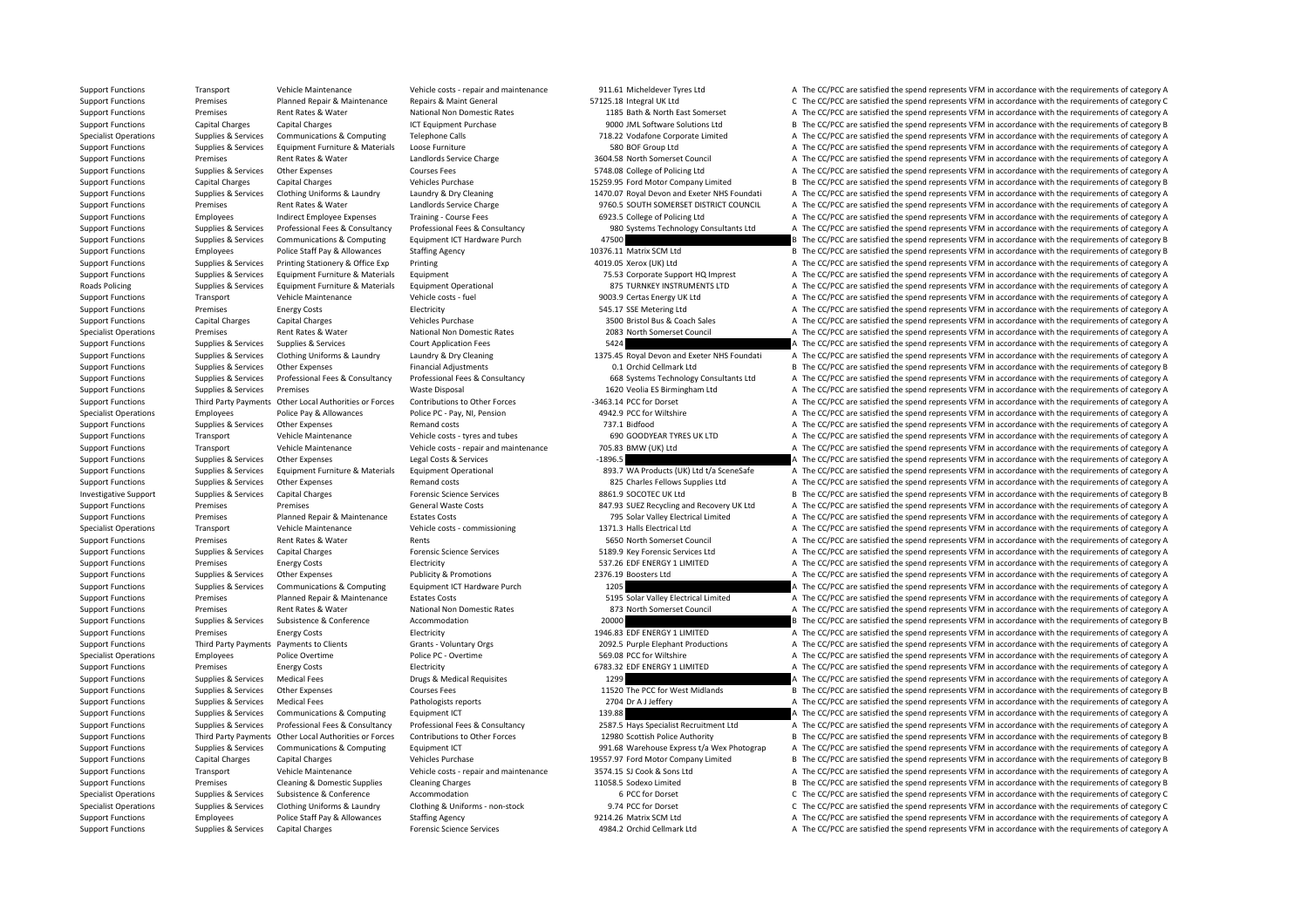Supplies & Services Equipment - Consumables Equipment + Consumables Equipment + Consumables Equipment + Consumables Equipment + Consumables and the SCORECATING COLID A The CC/PCC are satisfied the spend represents VFM in a Supplies & Services Communications & Computing Equipment ICT Repairs & Maintenance 670.58 Iron Mountain UK Plc AThe CC/PCC are satisfied the spend represents VFM in accordance with the requirements of category A Specialist Operations Employees Police Overtime Police PC · Overtime S87.41 PCC for Wiltshire A The CC/PCC are satisfied the spend represents VFM in accordance with the requirements of category A Support Functions Third Party Payments Payments to Clients Grants - Voluntary Orgs 35343.17 Southside Family Project B The CC/PCC are satisfied the spend represents VFM in accordance with the requirements of category B Support Functions Transport Vehicle Hire Hire Hired Vehicle Costs 1162.5 COUNTY CARS A The CC/PCC are satisfied the spend represents VFM in accordance with the requirements of category A Support Functions Supplies & Services Capital Charges Capital Charges Forensic Science Services Forensic Science Services 11038 Orchid Cellmark Ltd B The CC/PCC are satisfied the spend represents VFM in accordance with the Support Functions Premises Rent Rates & Water Rents Rents Rents Support A The CC/PCC are satisfied the spend represents VFM in accordance with the requirements of category A Support Functions Transport Vehicle Workshops/Maintenance Vehicle recovery 555 AA Business Services A The CC/PCC are satisfied the spend represents VFM in accordance with the requirements of category A Support Functions Supplies & Services Contractors/ Fees & Hired Services Fees & Hired 1590 A The CC/PCC are satisfied the spend represents VFM in accordance with the requirements of category A Support Functions Supplies & Services Communications & Computing Equip ICT - Telephones/pagers 689.15 PCC for Dorset C The CC/PCC are satisfied the spend represents VFM in accordance with the requirements of category C Support Functions Transport Vehicle Maintenance Vehicle costs ‐ repair and maintenance 690 GOODYEAR TYRES UK LTD A The CC/PCC are satisfied the spend represents VFM in accordance with the requirements of category A Support Functions Third Party Payments Contribution Contribution Contribution Contribution Contribution 10000 Sedgemoor District Council B The CC/PCC are satisfied the spend represents VFM in accordance with the requiremen Supplies & Services Equipment Furniture & Materials Equipment Repairs & Maintenance 19.95 Corporate Support HQ Imprest A The CC/PCC are satisfied the spend represents VFM in accordance with the requirements of category A Support Functions Supplies & Services Professional Fees & Consultancy Professional Fees & Consultancy Professional Fees & Consultancy Professional Fees & Consultancy 1220 Systems Technology Consultants Ltd A The CC/PCC are Support Functions Third Party Payments Contribution Contribution Contribution Contribution Contribution Contribution Contribution Contribution Contribution SOO Aurora New Dawn A The CC/PCC are satisfied the spend represent Support Functions Premises Rent Rates & Water National Non Domestic Rates 768 Mendip District Council A The CC/PCC are satisfied the spend represents VFM in accordance with the requirements of category A Support Functions Employees Police Pay & Allowances Police PC - Pay, OT, NI, Pension 62499.04 PCC for Dorset C The CC/PCC are satisfied the spend represents VFM in accordance with the requirements of category C Support Functions Supplies & Services Other Expenses Vet Fees & Supplies Vet Fees & Supplies 1615.82 B & W Equine Group Ltd A The CC/PCC are satisfied the spend represents VFM in accordance with the requirements of categor Specialist Operations Premises Energy Costs Electricity Electricity and the Support of the Support of the Support of the Support of the Support of the Support of the Support of the Support of the Support of the requirement Support Functions Capital Charges Capital Charges Construction & Conversion Fees 1837.5 HLMAD LIMITED A The CC/PCC are satisfied the spend represents VFM in accordance with the requirements of category A Support Functions Premises Planned Repair & Maintenance Servicing ‐ CCTV 2439.56 ADT Fire & Security plc A The CC/PCC are satisfied the spend represents VFM in accordance with the requirements of category A Support Functions Transport Vehicle Maintenance Vehicle costs ‐ repair and maintenance 4902.78 Elite Solutions (UK) Ltd A The CC/PCC are satisfied the spend represents VFM in accordance with the requirements of category A Support Functions Supplies & Services Communications & Computing Equipment ICT 990 990 A The CC/PCC are satisfied the spend represents VFM in accordance with the requirements of category A Support Functions Supplies & Services Medical Fees Drugs & Medical Requisites 1299.2 A The CC/PCC are satisfied the spend represents VFM in accordance with the requirements of category A Operational Support Employees Police Pay & Allowances Police PC - Pay, NI, Pension 4767.85 PCC for Wiltshire C The CC/PCC are satisfied the spend represents VFM in accordance with the requirements of category C Supplies & Services Contractors/ Fees & Hired Services Fees & Hired Services Fees & Hired Services Fees & Hired Services Fees & Hired Services Fees & Hired Services And Services And Services And Managements of Category A T Specialist Operations Supplies & Services Equipment Furniture & Materials Equipment equipment 1633.51 TRANAM LTD A The CC/PCC are satisfied the spend represents VFM in accordance with the requirements of category A Support Functions Supplies & Services Contractors/ Fees & Hired Services Fees & Hired Fees & Hired **A The CC/PCC are satisfied the spend represents VFM in accordance with the requirements of category A** The CC/PCC are sati Support Functions Supplies & Services Communications & Computing Equipment ICT Repairs & Maintenance 2500 ITGL Limited A The CC/PCC are satisfied the spend represents VFM in accordance with the requirements of category A Support Functions Transport Vehicle Maintenance Vehicle costs ‐ repair and maintenance 711.68 BMW (UK) Ltd A The CC/PCC are satisfied the spend represents VFM in accordance with the requirements of category A Support Functions Capital Charges Capital Charges Vehicles Purchase 20754.95 Carco Group Ltd B The CC/PCC are satisfied the spend represents VFM in accordance with the requirements of category B Support Functions Supplies & Services Equipment Furniture & Materials Equipment 3495 3495 3495 A The CC/PCC are satisfied the spend represents VFM in accordance with the requirements of category A Specialist Operations Supplies & Services Equipment Furniture & Materials Equipment and a Support Support Corporate Support KSH Imprest A The CC/PCC are satisfied the spend represents VFM in accordance with the requirement Support Functions Transport Vehicle Maintenance Vehicle costs ‐ repair and maintenance 1622.07 SJ Cook & Sons Ltd A The CC/PCC are satisfied the spend represents VFM in accordance with the requirements of category A Support Functions Supplies & Services Equipment Furniture & Materials Equipment Repairs & Maintenance 1592 BOF Group Ltd A The CC/PCC are satisfied the spend represents VFM in accordance with the requirements of category A Support Functions Transport Vehicle Maintenance Vehicle costs ‐ repair and maintenance 2086.69 SJ Cook & Sons Ltd A The CC/PCC are satisfied the spend represents VFM in accordance with the requirements of category A Support Functions Supplies & Services Communications & Computing Equipment ICT Repairs & Maintenance 1250 1250 A The CC/PCC are satisfied the spend represents VFM in accordance with the requirements of category A Support Functions Employees Police Overtime Police Pay - Overtime Police Pay - Overtime 1846.08 PCC for Devon & Cornwall A The CC/PCC are satisfied the spend represents VFM in accordance with the requirements of category A Support Functions Transport Vehicle Maintenance Vehicle costs ‐ commissioning 573.88 RSG ENGINEERING LTD A The CC/PCC are satisfied the spend represents VFM in accordance with the requirements of category A Support Functions Supplies & Services Professional Fees & Consultancy Professional Fees & Consultancy A The CC/PCC are satisfied the spend represents VFM in accordance with the requirements of category A Support Functions Transport Vehicle Maintenance Vehicle costs ‐ repair and maintenance 614.9 City West Commercials Ltd A The CC/PCC are satisfied the spend represents VFM in accordance with the requirements of category A Support Functions Supplies & Services Professional Fees & Consultancy Professional Fees & Consultancy Professional Fees & Consultancy Professional Fees & Consultancy 1924.42 Bristol Diocesan Board of Finance L A The CC/PCC Support Functions Supplies & Services Capital Charges Forensic Science Services 2580 Systems Technology Consultants Ltd A The CC/PCC are satisfied the spend represents VFM in accordance with the requirements of category A Specialist Operations Employees Police Pay & Allowances Housing Allowance - PC 314.12 PCC for Wiltshire C The CC/PCC are satisfied the spend represents VFM in accordance with the requirements of category C Support Functions Premises Rent Rates & Water National Non Domestic Rates 549 South Somerset District Council A The CC/PCC are satisfied the spend represents VFM in accordance with the requirements of category A Support Functions Supplies & Services Equipment Furniture & Materials Equipment 3298.2 Barrington International (SSS) Limi A The CC/PCC are satisfied the spend represents VFM in accordance with the requirements of category Support Functions Premises Planned Repair & Maintenance Planned Maintenance - Building Fabric 6295 Blue Light Partnership A The CC/PCC are satisfied the spend represents VFM in accordance with the requirements of category Support Functions Employees Police Staff Pay & Allowances Staffing Agency 1802.64 Hays Specialist Recruitment Ltd A The CC/PCC are satisfied the spend represents VFM in accordance with the requirements of category A Support Functions Supplies & Services Other Expenses Courses Fees 1574.3 Freevacy Ltd A The CC/PCC are satisfied the spend represents VFM in accordance with the requirements of category A Support Functions Supplies & Services Subsistence & Conference Conference & Meeting Expenses • 2156.83 HOLIDAY INN TAUNTON A The CC/PCC are satisfied the spend represents VFM in accordance with the requirements of category Support Functions Premises Rent Rates & Water National Non Domestic Rates 22528 Bristol City Council B The CC/PCC are satisfied the spend represents VFM in accordance with the requirements of category B Support Functions Supplies & Services Subsistence  $\alpha$  Accommodation Accommodation 5905 A The CC/PCC are satisfied the spend represents VFM in accordance with the requirements of category A Investigative Support Supplies & Services Capital Charges Forensic Science Services Forensic Science Services 3306.05 SOCOTEC UK Ltd A The CC/PCC are satisfied the spend represents VFM in accordance with the requirements o Support Functions Supplies & Services Communications & Computing Equipment ICT Hardware Purch 3985.58 A The CC/PCC are satisfied the spend represents VFM in accordance with the requirements of category A Support Functions Capital Charges Capital Charges Vehicles Purchase Vehicles Purchase 11243.25 Kawasaki Motors Europe NV B The CC/PCC are satisfied the spend represents VFM in accordance with the requirements of category B Specialist Operations Supplies & Services Communications & Computing Equipment ICT 60.98 PCC for Devon & Cornwall A The CC/PCC are satisfied the spend represents VFM in accordance with the requirements of category A Support Functions Transport Vehicle Maintenance Vehicle costs - repair and maintenance 590.85 Bristol Batteries Ltd A The CC/PCC are satisfied the spend represents VFM in accordance with the requirements of category A Support Functions Supplies & Services Professional Fees & Consultancy Professional Fees & Consultancy Professional Fees & Consultancy Support S80 Systems Technology Consultants Ltd A The CC/PCC are satisfied the spend repr Support Functions Supplies & Services Communications & Computing Foujoment ICT Hardware Purch 988.99 INSIGHT DIRECT (UK) ITD A The CC/PCC are satisfied the spend represents VFM in accordance with the requirements of catego Investigations Supplies & Services Professional Fees & Consultancy Professional Fees & Consultancy 723.08 A The CC/PCC are satisfied the spend represents VFM in accordance with the requirements of category A Support Functions Supplies & Services Contractors/ Fees & Hired Services Fees & Hired 6092.96 PCC for Devon & Cornwall A The CC/PCC are satisfied the spend represents VFM in accordance with the requirements of category A Support Functions Supplies & Services Other Expenses 2001 Courses Fees 3505.5 College of Policing Ltd A The CC/PCC are satisfied the spend represents VFM in accordance with the requirements of category A Support Functions Premises Rent Rates & Water Rents Rents Rents Support Rents Support The CC/PCC are satisfied the spend represents VFM in accordance with the requirements of category A Support Functions Supplies & Services Communications & Computing Equipment ICT Software 6315 Police ICT 6315 Police ICT A The CC/PCC are satisfied the spend represents VFM in accordance with the requirements of category A Criminal Justice Arrangements Supplies & Services Other Expenses Maintenance of dogs/cats 524.3 524.3 A The CC/PCC are satisfied the spend represents VFM in accordance with the requirements of category A